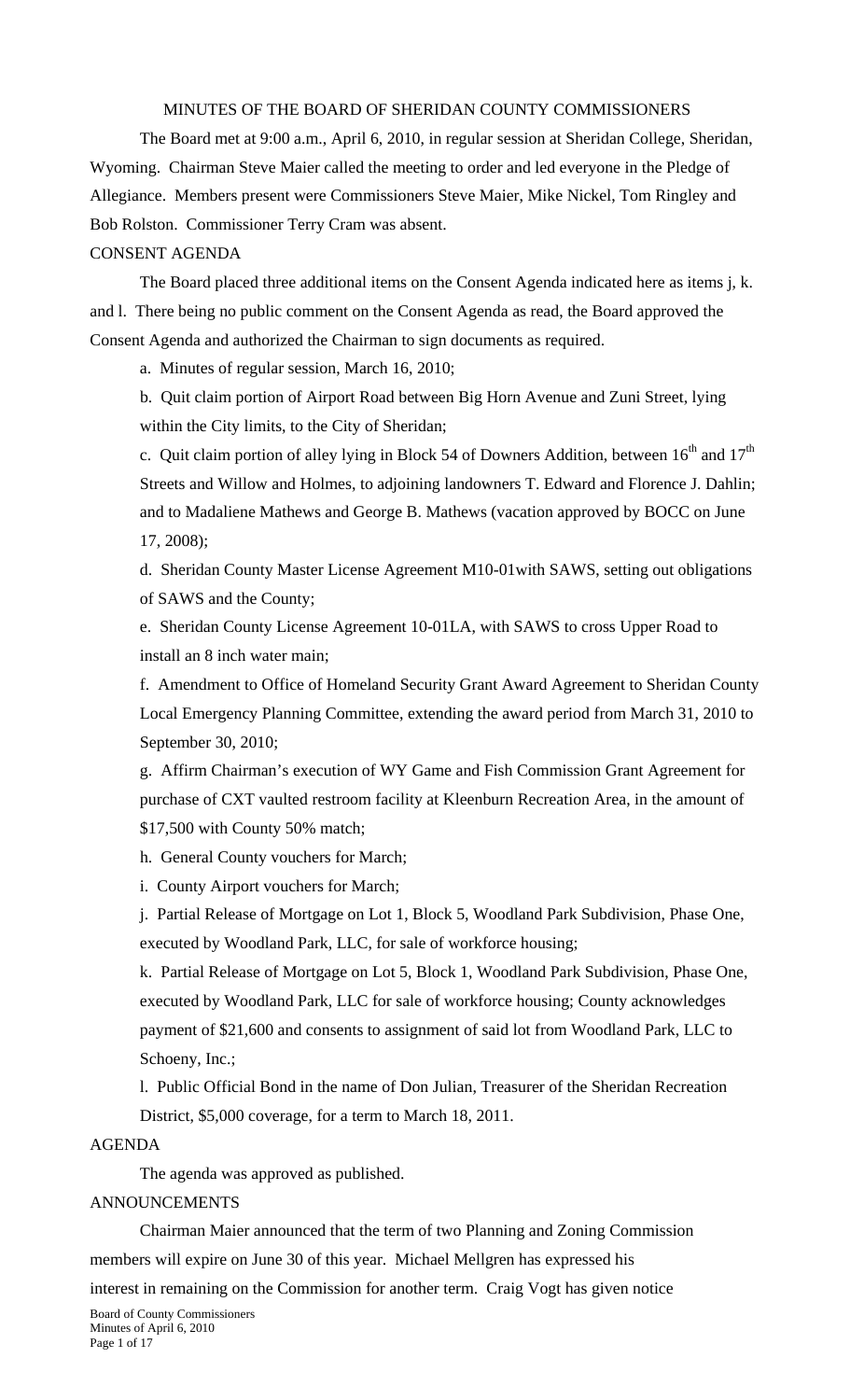that his position will become available. Those interested in serving on this important advisory board should submit a letter of interest and a completed board service form which may be found on the County's website at www.sheridancounty.com (click on boards). Due to Commission bylaws, this position is only open to persons residing outside of municipalities.

 On behalf of the Board, Chairman Maier recognized two County employees for years of service, giving certificates of appreciation and Chamber Bucks. Sheriff Hofmeier accepted for Clint Salyards, Sheriff's Office, who will achieve 10 years on April 10. Rod Liesinger, Public Works Director, accepted for Rick Worman, Road and Bridge Department, who will achieve 5 years on April 18.

## PUBLIC COMMENTS

No public comments.

| <b>MARCH 2010</b>                       |               |                                             |
|-----------------------------------------|---------------|---------------------------------------------|
| <b>INTERIM MID-MONTH WARRANTS</b>       |               |                                             |
| <b>VENDOR</b>                           | <b>AMOUNT</b> | <b>DESCRIPTION</b>                          |
| <b>ACT INC</b>                          | \$3,292.71    | PHONE SVC                                   |
| <b>ALLTEL</b>                           | \$24.04       | <b>CELL PHONE SVC</b>                       |
| ALT-N TECHNOLOGIES                      | \$1,281.00    | EMAIL SERVER MAINT                          |
| AMERICAN FAMILY LIFE INS CO             | \$1,639.96    | <b>MARCH</b>                                |
| BIG HORN CNTY ELECTRIC CO-OP INC        | \$96.66       | <b>UTILITIES</b>                            |
| <b>BRESNAN COMMUNICATIONS</b>           | \$136.38      | <b>CABLE TV</b>                             |
| CATERPILLAR FIN SERVICES CORP           | \$39,117.93   | <b>MTR GRADER PMT</b>                       |
| <b>CHARLES W BASSETT</b>                | \$3,971.04    | <b>LEASE PMTS</b>                           |
| CIT-CO FEDERAL CREDIT UNION             | \$5,364.70    | MONTHLY PAYROLL TRANSFERS                   |
| COLLINS COMMUNICATIONS INC              | \$88,277.01   | CRTHSE 3RD, 4TH FLR VOICE, DATA, CAMERA SYS |
| DELTA DENTAL                            | \$8,173.35    | <b>MARCH PREMIUMS</b>                       |
| DEX MEDIA WEST                          | \$28.40       | <b>ADVERTISING</b>                          |
| <b>EBMS</b>                             | \$2,007.67    | <b>FLEX PLAN</b>                            |
| <b>EQUITABLE LIFE INS</b>               | \$103.00      | <b>MARCH</b>                                |
| <b>GREAT AMERICA NETWORKS INC</b>       | \$48.54       | <b>CONF CALLING</b>                         |
| HOME DEPOT CREDIT SERVICES              | \$28.77       | <b>HOSE</b>                                 |
| <b>HOUSE OF CLEAN</b>                   | \$1,242.54    | CART, SUPPLIES                              |
| HUB-BHJ INSURANCE INC                   | \$100.00      | NOTARY BONDS                                |
| ICMA RETIREMENT TRUST                   | \$4,778.48    | <b>MARCH</b>                                |
| <b>MASTERCARD</b>                       | \$7,633.66    | <b>MARCH BILLS</b>                          |
| MINNESOTA CHILD SUPPORT PAYMENT<br>CTR. | \$145.20      | <b>CHILD SUPPORT</b>                        |
| MONTANA DAKOTA UTILITIES                | \$13,461.96   | UTILITIES                                   |
| NATIONAL BUSINESS SYSTEMS               | \$4,300.00    | <b>ASSESSMENT NOTICE</b>                    |
| NCPERS GROUP LIFE INS                   | \$448.00      | <b>PRUDENTIAL LIFE</b>                      |
| NEW DAWN TECHNOLOGIES INC.              | \$11,400.00   | SOFTWARE LICENSES                           |
| NORTHERN WY COMMUNITY COLLEGE           | \$154.00      | <b>CLASSES</b>                              |
| ORCHARD TRUST                           | \$6,328.50    | WYO DEFERRED COMPENSATION                   |
| <b>PAETEC</b>                           | \$60.17       | PHONE SERVICE                               |
| POWDER RIVER ENERGY CORP                | \$96.47       | <b>UTILITIES</b>                            |
| QWEST                                   | \$5,005.77    | PHONE SVC                                   |
| RANGE TELEPHONE CO-OP INC               | \$394.21      | PHONE SERVICE                               |
| SHERIDAN CHAMBER OF COMMERCE            | \$41.00       | <b>CHAMBER BUCKS</b>                        |
| SHERIDAN CNTY TREAS HEALTH INS          | \$118,624.90  | <b>HEALTH INS/FLEX PLAN FEE</b>             |
| SHERIDAN CNTY TREAS PAYROLL TAX         | \$129,186.81  | 941                                         |
| STATE FARM MUTUAL AUTO INSURANCE        | \$225.00      | <b>ASSIGNMENT OF WAGES</b>                  |
| TOWN OF CLEARMONT                       | \$50.00       | <b>UTILITIES</b>                            |
| UNITED LIFE INSURANCE CO                | \$1,483.37    | <b>MARCH</b>                                |
| UNITED STATES POSTAL SERVICE            | \$4,000.00    | <b>POSTAGE</b>                              |
| US BANK CORPORATE REAL ESTATE           | \$840.00      | OFFICE RENT                                 |
| <b>Board of County Commissioners</b>    |               |                                             |

Minutes of April 6, 2010 Page 2 of 17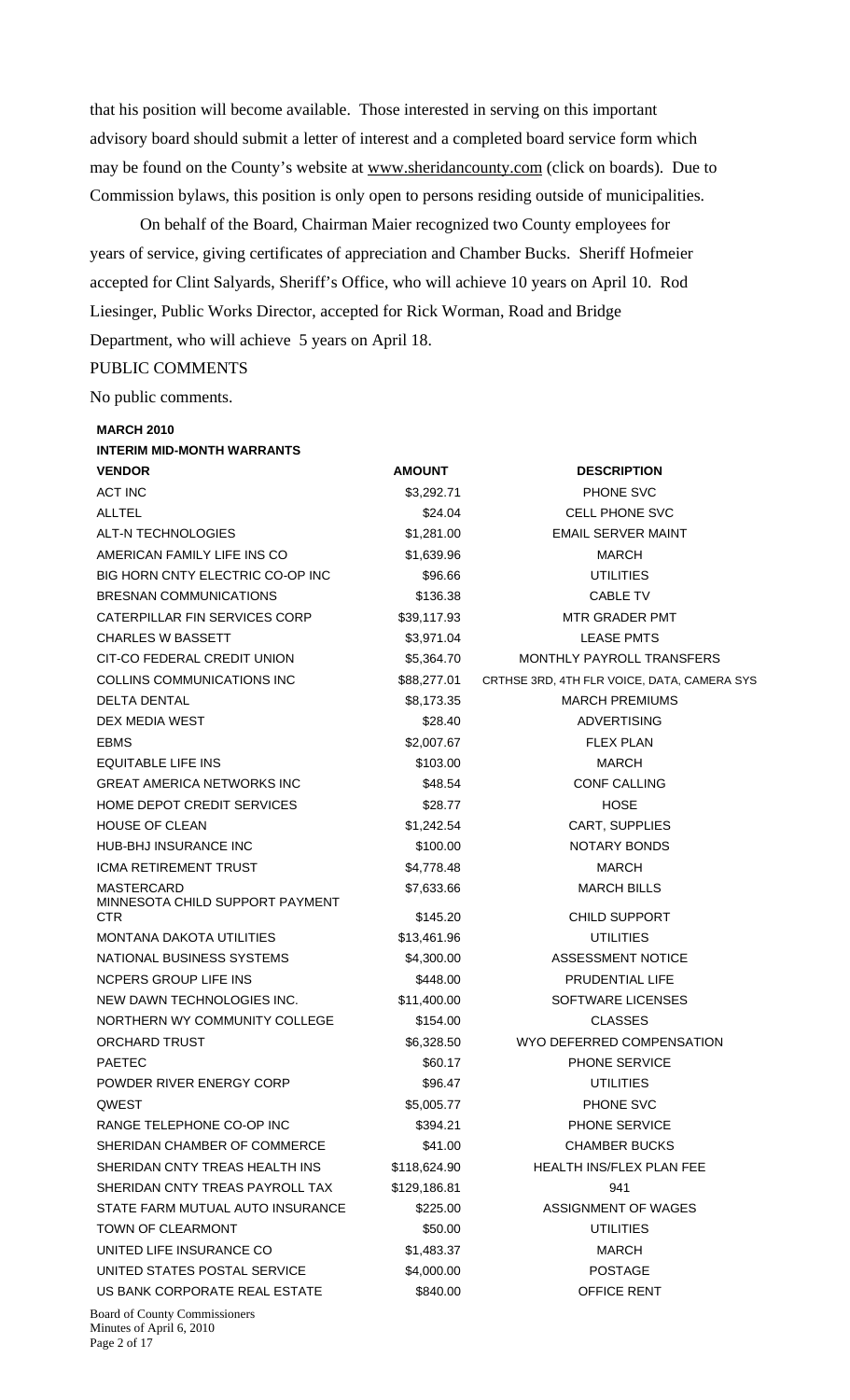| <b>VERIZON WIRELESS</b>                         | \$1,470.15   | <b>CELL PHONE SVC</b>             |
|-------------------------------------------------|--------------|-----------------------------------|
| <b>WALMART COMMUNITY</b>                        | \$848.36     | <b>SUPPLIES</b>                   |
| <b>WRIGHT EXPRESS</b>                           | \$6,236.90   | <b>FUEL</b>                       |
| <b>WYDOT</b>                                    | \$17.00      | <b>EXEMPT PLATES</b>              |
| WYO RETIREMENT SYSTEM                           | \$65,184.33  | <b>MARCH</b>                      |
| WYO WORKERS COMPENSATION DIV                    | \$4,661.26   | <b>MARCH</b>                      |
| WYOMING SECRETARY OF STATE                      | \$60.00      | <b>NOTARIES</b>                   |
| TOTAL MID-MONTH INTERIM WARRANTS<br><b>PAID</b> |              |                                   |
|                                                 | \$542,069.20 |                                   |
| <b>GENERAL COUNTY WARRANTS</b>                  |              |                                   |
| A & M SERVICE & SUPPLY                          |              | <b>REPAIR</b>                     |
|                                                 | \$368.75     |                                   |
| A PLUS PLUMBERS                                 | \$533.45     | <b>REPAIRS, PARTS</b>             |
| ABSOLUTE SOLUTIONS                              | \$765.69     | POWER SUP, SVC                    |
| ADLER WELDING & FABRICATION                     | \$2,280.00   | <b>REPAIRS</b>                    |
| ADVOCACY & RESOURCE CENTER                      | \$3,750.00   | 1% OPT SALES TAX                  |
| <b>AECOM</b>                                    | \$6,160.00   | SHERIDAN CNTY RIPARIAN MAPPING    |
| <b>ALSCO</b>                                    | \$422.02     | MATS, MOPS, FRMS                  |
| <b>AMERICAN MAID</b>                            | \$2,400.00   | <b>CLEANING SVC</b>               |
| AMERICAN WELDING & GAS                          | \$393.72     | <b>MATERIAL, SUP</b>              |
| <b>ANYTHING WOOD</b>                            | \$575.00     | SNOW RMVL, YD WORK                |
| A-PLUS SERVICES                                 | \$105.00     | <b>TOWING</b>                     |
| ASSOCIATION OF PUBLIC SAFETY                    | \$1,245.00   | <b>COURSES</b>                    |
| ATCOM SERVICES INC                              | \$317.40     | PATCH CABLE                       |
| BERRY, DAVID                                    | \$150.00     | <b>DEP CORONER</b>                |
| <b>BIG HORN CNTY ELECTRIC CO-OP</b>             | \$90.98      | <b>UTILITIES</b>                  |
| BIG HORN MOUNTAIN COUNTRY COALITION             | \$3,125.00   | 1% OPT SALES TAX                  |
| <b>BIG HORN RADIOLOGY</b>                       | \$416.00     | <b>INVOL HOSP</b>                 |
| <b>BIG HORN SERVICES LLC</b>                    | \$16,160.00  | <b>CRUSHED BASE MATERIAL</b>      |
| <b>BIG HORN TIRE</b>                            | \$1,451.34   | TIRES, TUBES, SVC                 |
| <b>BIGHORN DESIGN</b>                           | \$30.00      | <b>SHIRT</b>                      |
| <b>BILLINGS EXTINGUISHING SYS TECH</b>          | \$133.00     | <b>SERVICE</b>                    |
| <b>BINOS GROCERY</b>                            | \$1,104.13   | CLNRS, SUP                        |
| <b>BLOEDORN LUMBER</b>                          | \$65.90      | <b>MATERIAL</b>                   |
| <b>BOB BARKER CO</b>                            | \$1,406.15   | GLOVES, SUP                       |
| <b>BOBS PEST CONTROL</b>                        | \$35.00      | <b>SVC</b>                        |
| <b>BOND, STEPHEN</b>                            | \$168.71     | <b>MEALS REIMB</b>                |
| BROWN, DREW & MASSEY                            | \$675.00     | LEGAL                             |
| <b>BURGESS DESIGN GROUP</b>                     | \$2,271.80   | ADV, MARKETING, BOOKLET DEV       |
| <b>BUSTECH INC</b>                              | \$322.68     | QUICKBKS, MAINT KIT               |
| <b>CAPTAIN CLEAN</b>                            | \$557.98     | <b>CLEAN CHAIRS</b>               |
| CARLSON, KATIE                                  | \$22.55      | <b>MILEAGE</b>                    |
| CARQUEST AUTO PARTS                             | \$382.82     | <b>PARTS</b>                      |
| CARR, THOMAS                                    | \$1,000.00   | STG FACILITY LEASE PMT            |
| <b>CARTRIDGE WORLD</b>                          | \$158.92     | <b>CTDGS</b>                      |
| <b>CBM FOOD SERVICE</b>                         | \$26,098.48  | <b>INMATE MEALS</b>               |
| <b>CDW GOVERNMENT</b>                           | \$2,540.24   | PROJS, BLK TOP, OFFICE PRO        |
| CED INC                                         | \$161.34     | LAMPS, SUP                        |
| CHAMPION FERRIES FUNERAL HOME                   |              | SVCS, PHONE, RENT                 |
|                                                 | \$2,685.00   |                                   |
| CHILD ADV SVC OF THE BIG HORNS                  | \$2,500.00   | 1% OPT SALES TAX                  |
| <b>CITY LANDFILL</b>                            | \$5.00       | <b>LANDFILL</b>                   |
| <b>CITY OF SHERIDAN</b>                         | \$32,276.86  | SIDEWALK, VIN, UTILITIES          |
| <b>CLARION ASSOCIATES</b>                       | \$4,658.17   | SHERIDAN CNTY CONSERVATION DESIGN |
| COLEMAN, DAVID                                  | \$35.00      | MILEAGE                           |
| <b>COLLINS COMMUNICATIONS</b>                   | \$70.00      | <b>INTERNET</b>                   |
| <b>COMPUTER SOFTWARE ASSOC</b>                  | \$100.00     | <b>WEBHOST FEE</b>                |
| CORRECTIONAL HEALTHCARE MGMT                    | \$34,112.86  | <b>INMATE MEDICAL SVC</b>         |
| <b>CROP PRODUCTION SERVICES</b>                 | \$16,458.85  | <b>HERBICIDE</b>                  |
|                                                 |              |                                   |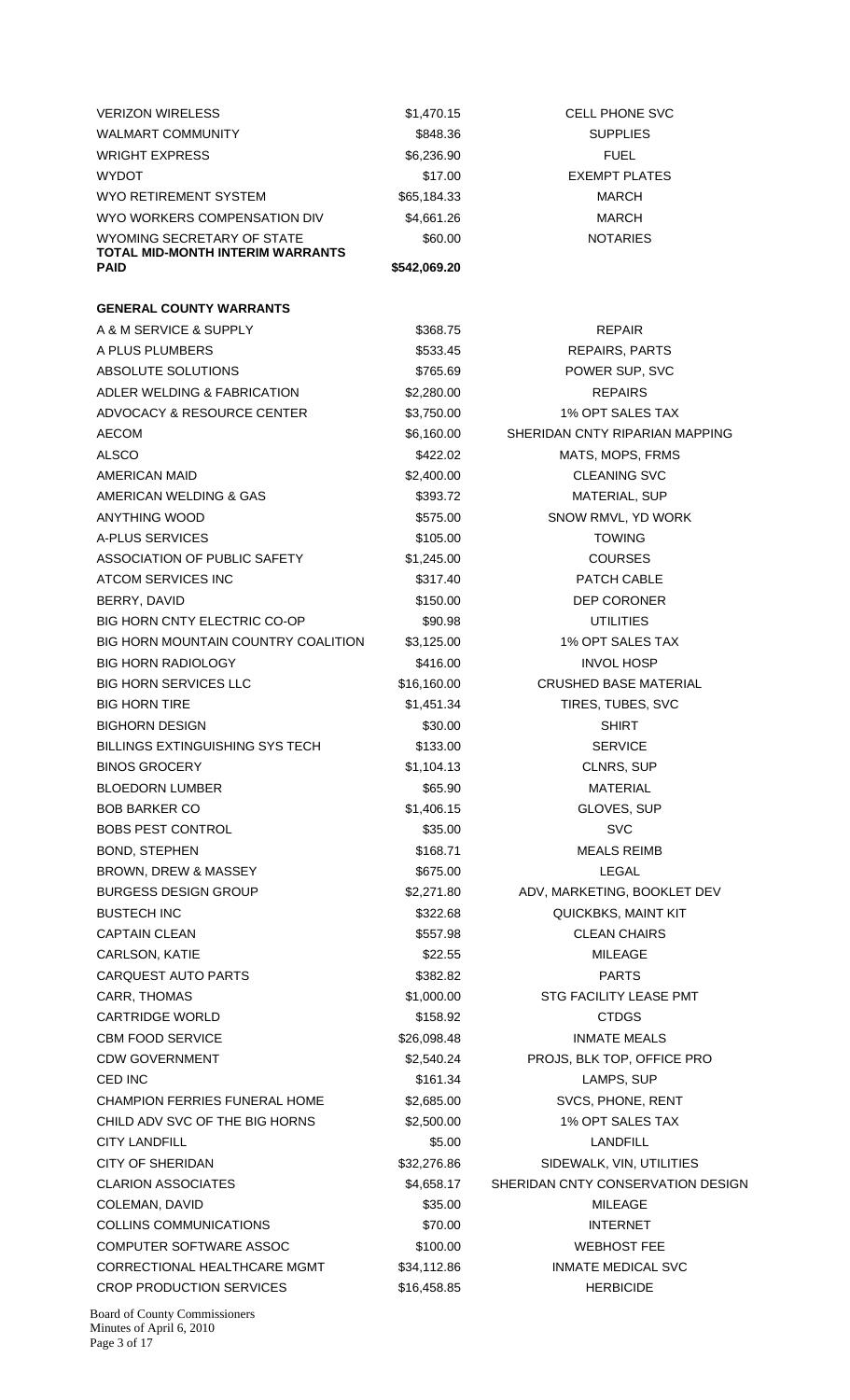| <b>CULLIGAN OF SHERIDAN</b>                                      | \$100.50              | <b>WATER</b>                                 |
|------------------------------------------------------------------|-----------------------|----------------------------------------------|
| <b>CUNDIFF, SHELLEY</b>                                          | \$1,230.00            | <b>LEGAL</b>                                 |
| <b>DIRECT ELECTRIC</b>                                           | \$180.00              | <b>ELECTRICAL WORK</b>                       |
| DOORMEN OVERHEAD                                                 | \$237.26              | REMOTES, PROGRAMMING                         |
| <b>DOWNTOWN SHERIDAN ASSN</b>                                    | \$2,500.00            | 1% OPT SALES TAX                             |
| DRIVE TRAIN INDUSTRIES                                           | \$95.89               | FLTR                                         |
| DRM INC                                                          | \$47,483.01           | RETAINAGE RELEASE-CLEAR CREEK BRIDGE         |
| <b>EAST RIDGE TOWING</b><br>ED HAMMER INC                        | \$35.00<br>\$6,290.63 | <b>TOWING</b><br>BODYWK, REPAIRS, OIL CHNGS  |
| ENERGY MINERALS COUNTIES COALITION                               | \$6,250.00            | 1% OPT SALES TAX 3RD QTR PMT                 |
| <b>ENTECH INC</b>                                                | \$6,208.85            | SHERIDAN CNTY FAIRGRNDS                      |
| FARMERS CO-OP OIL                                                | \$1,694.40            | FUEL, TOOL                                   |
| <b>FASTENAL</b>                                                  | \$2,517.98            | PARTS, SUP                                   |
| FECK, SUSAN                                                      | \$68.75               | <b>MILEAGE</b>                               |
| <b>FEDEX</b>                                                     | \$154.80              | <b>SHIPPING</b>                              |
| FERRIES, JAY                                                     | \$300.00              | <b>DEP CORONER</b>                           |
| FLAHARTY, JAN                                                    | \$330.00              | LEGAL                                        |
| <b>FORWARD SHERIDAN</b>                                          | \$5,000.00            | 1% OPT SALES TAX                             |
| <b>FREE CLINIC</b>                                               | \$2,500.00            | 1% OPT SALES TAX                             |
| <b>GALLS</b>                                                     | \$193.49              | <b>SUPPLIES</b>                              |
| <b>GASES PLUS NORCO</b>                                          | \$1,129.53            | <b>SUPPLIES</b>                              |
| GORZALKA, TOM                                                    | \$200.00              | <b>CLOTHING ALLOW</b>                        |
| HARNISH, AMY                                                     | \$345.00              | <b>MILEAGE</b>                               |
| HARVEST MOON INC                                                 | \$2,500.00            | <b>LEASE PMT</b>                             |
| <b>HEALY LAW FIRM</b>                                            | \$856.75              | LEGAL                                        |
| <b>HEMOCUE INC</b>                                               | \$336.00              | <b>CUVETTES</b>                              |
| <b>HENRY SCHEIN INC</b>                                          | \$2,637.52            | MASKS, GOWNS, GLOVES                         |
| <b>HOSPITAL PHARMACY</b>                                         | \$7.50                | <b>EPINEPHRINE</b>                           |
| <b>HOUSE OF CLEAN</b>                                            | \$140.00              | <b>SUPPLIES</b>                              |
| <b>HTH ENGINEERING</b>                                           | \$288.00              | <b>SOFTWARE</b>                              |
| HUGH K BATTY MD                                                  | \$410.00              | <b>INVOL HOSP</b>                            |
| HURLEY, RICK                                                     | \$56.53               | <b>MEALS</b>                                 |
| <b>ICS</b>                                                       | \$76.80               | <b>SUPPLIES</b>                              |
| INFORMATION SYSTEMS CONSULTING                                   | \$9,778.35            | LCD, SMARTBOARDS                             |
| J C RANCH INC                                                    | \$5,000.00            | ROYALTY PMT-CRUSHED RD BASE                  |
| <b>JACKSON ELECTRIC</b>                                          | \$500.00              | <b>ELECTRICAL WORK</b>                       |
| <b>JB STORAGE CONTAINERS</b>                                     | \$135.00              | <b>STG CONT RENT</b>                         |
| <b>JIFFY LUBE</b>                                                | \$88.68               | OIL CHNGS                                    |
| <b>JLN NETWORKING</b>                                            | \$1,464.00            | <b>SPILLMAN MAINT</b>                        |
| <b>JOHNSON COUNTY</b>                                            | \$541.83              | LEGISLATIVE CONF DINNER                      |
| JUVENILE JUSTICE JT POWERS BD                                    | \$42,500.00           | 1% OPT SALES TAX                             |
| K B COMMERCIAL PRODUCTS                                          | \$159.86              | <b>SUPPLIES</b>                              |
| <b>KILPATRICK CREATIONS</b>                                      | \$621.40              | SHIRTS, BEANIES                              |
| KINNAIRD LAW OFFICE                                              | \$881.25              | LEGAL                                        |
| KNECHT HOME CENTER                                               | \$7.04                | <b>NIPPLES</b>                               |
| <b>KREISERS INC</b>                                              | \$123.98              | <b>SUPPLIES</b>                              |
| <b>LANDONS GREENHOUSE &amp; NURSERY</b>                          | \$46.26               | <b>SOIL MOIST</b>                            |
| LANNANS SUPPLY CO                                                | \$8.79                | <b>MATERIAL</b>                              |
| <b>LATITUDES TRAVEL</b>                                          | \$1,058.70            | <b>AIRFARE</b>                               |
| LEGERSKI, CARRIE                                                 | \$9.35                | <b>MILEAGE</b>                               |
|                                                                  | \$64.14               | <b>MEALS REIMB</b>                           |
| LIESINGER, RODNEY                                                |                       |                                              |
| <b>LOCO PRINTING</b>                                             | \$87.00               | <b>ENV</b>                                   |
| MAG                                                              | \$247.50              | <b>MENDING</b>                               |
| <b>MARK'S PLUMBING PARTS</b>                                     | \$185.83              | <b>PARTS</b>                                 |
| <b>MATTHEW BENDER &amp; CO</b>                                   | \$81.71               | <b>LITERATURE</b>                            |
| <b>MCJUNKIN REDMAN</b>                                           | \$25.15               | <b>PARTS</b>                                 |
| <b>MEMORIAL HOSPITAL</b>                                         | \$80,581.36           | 1% SLS TAX, FX COST PMT, INVOL HOSP, MED EXP |
| <b>MHL SYSTEMS</b>                                               | \$2,611.40            | <b>CARBIDE TEETH</b>                         |
| <b>Board of County Commissioners</b><br>Minutes of April 6, 2010 |                       |                                              |

Page 4 of 17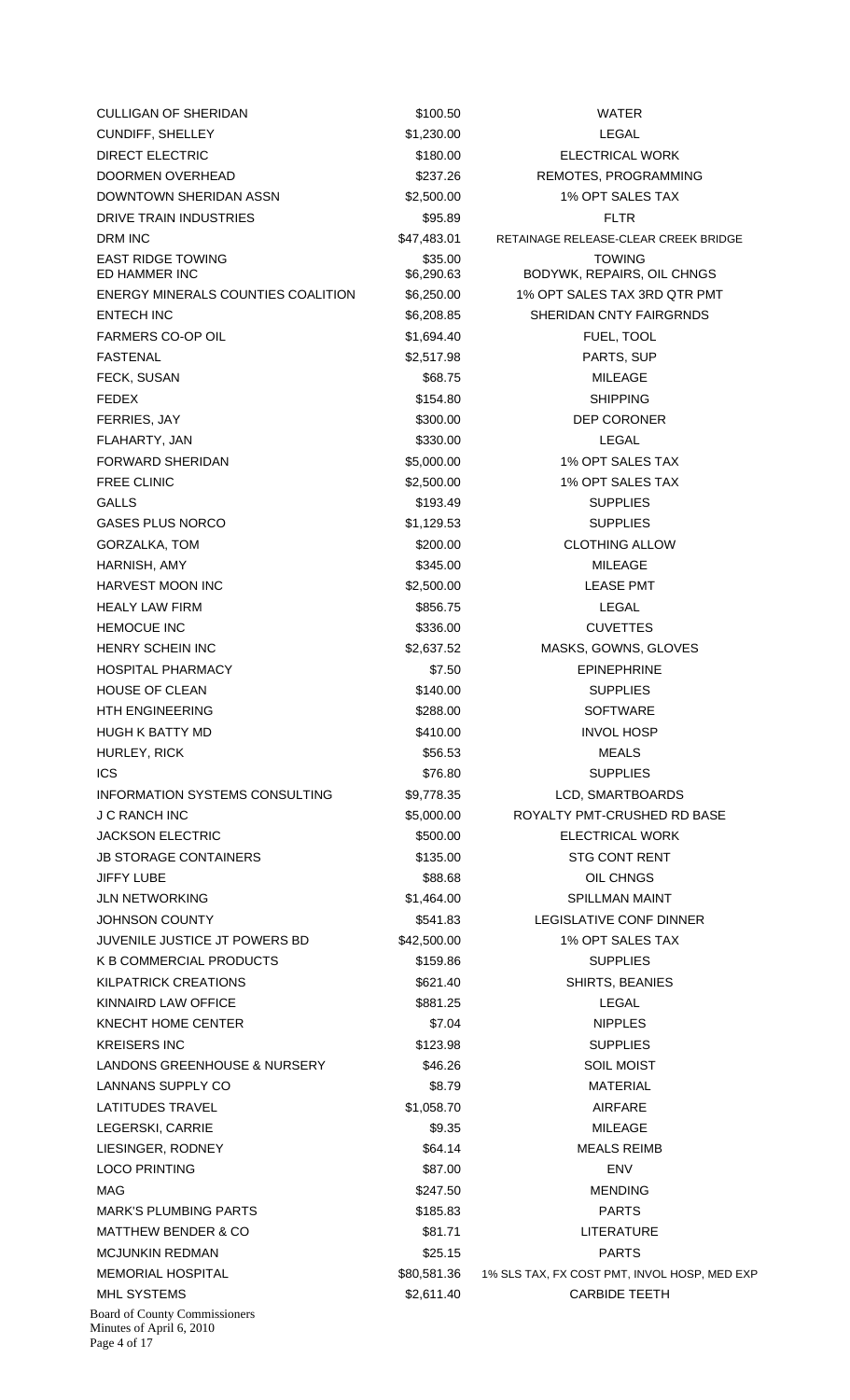| MORTENSEN, RANDY                    | \$135.56     | <b>MEALS REIMB</b>                      |
|-------------------------------------|--------------|-----------------------------------------|
| <b>MOTOROLA</b>                     | \$24,379.14  | <b>RADIOS</b>                           |
| <b>MOUNTAIN VIEW BUILDING INC</b>   | \$92,025.29  | SHERIDAN CNTY FAIRGRNDS DRAINAGE IMPROV |
| MULHOLLAND, RYAN                    | \$1,375.00   | <b>IT WORK</b>                          |
| <b>MULLINAX</b>                     | \$1,926.75   | <b>GRAVEL FOR SO PARKING</b>            |
| MURPHY, RAY                         | \$90.00      | <b>CONTR LABOR</b>                      |
| NAT'L ASSOC OF PROSECUTOR CRDNTRS   | \$250.00     | <b>DUES</b>                             |
| NATIONAL BUSINESS SYSTEMS           | \$1,679.64   | <b>VEH LIC POSTCARDS</b>                |
| <b>NEVES UNIFORMS</b>               | \$1,498.00   | <b>VESTS</b>                            |
| <b>NEW DAWN TECHNOLOGIES</b>        | \$2,639.38   | SOFTWARE MAINT                          |
| <b>NEWMAN TRAFFIC SIGNS</b>         | \$1,368.86   | <b>POSTS</b>                            |
| NO WYO MENTAL HEALTH                | \$6,250.00   | 1% OPT SALES TAX                        |
| NORMONT EQUIPMENT CO                | \$938.50     | SHOVELS, PUMP                           |
| NORTHERN WY MENTAL HEALTH CTR       | \$133.75     | <b>EVAL</b>                             |
| <b>NOVUS AUTO GLASS</b>             | \$250.00     | <b>REPL WNDSHLD</b>                     |
| ONE-CALL OF WYOMING                 | \$1.00       | CDC CODE                                |
| <b>OREILLY AUTOMOTIVE</b>           | \$68.40      | <b>PARTS</b>                            |
| PLAINS TIRE CO                      | \$371.96     | <b>TIRES</b>                            |
| <b>PLAINSMAN PRINTING</b>           | \$8,522.53   | ROLLER SHELVES, BINDERS, ENV            |
| POSITIVE PROMOTIONS                 | \$61.20      | <b>HANDBK</b>                           |
| PUBLIC DEFENDERS OFFICE             | \$56,983.89  | ANNUAL SHARE-PUBLIC DEFENDER PRGM       |
| <b>QUICK PRINTING</b>               | \$1,415.00   | ENV, LTTRHDS, CARDS                     |
| <b>QUIK SAK</b>                     | \$17.50      | <b>FUEL</b>                             |
| QUILL CORPORATION                   | \$291.16     | <b>SUPPLIES</b>                         |
| R R BRINK LOCKING SYSTEMS           | \$373.00     | <b>HINGES</b>                           |
| RAPID FIRE PROTECTION               | \$5,880.00   | REPLACE BACKFLOW & RISER                |
| RED EAGLE OIL CO                    | \$21,570.42  | FUEL, OILS                              |
| SCHONENBACH, KATHIE                 | \$96.66      | MILEAGE, FUEL                           |
| <b>SENIOR CITIZENS CENTER</b>       | \$7,500.00   | 1% OPT SALES TAX                        |
| SERVALL UNIFORM & LINEN SUP         | \$54.69      | <b>TWLS</b>                             |
| SHERIDAN ACE HARDWARE               | \$94.02      | <b>SUPPLIES</b>                         |
| SHERIDAN AREA RURAL FIRE PROT DIST  | \$25,000.00  | 1% OPT SALES TAX                        |
| SHERIDAN AREA WATER SUPPLY          | \$305.60     | <b>WATER</b>                            |
| SHERIDAN CHAMBER OF COMMERCE        | \$2,846.25   | 1% OPT SALES TAX, MEMBERSHIP            |
| SHERIDAN CNTY & PRO ATTNY TRUST     |              |                                         |
| <b>ACCT</b>                         | \$145.00     | <b>FILING FEES</b>                      |
| SHERIDAN CNTY AIRPORT               | \$55,866.67  | 1% OPT SALES TAX, FIXED COST, LEASE     |
| SHERIDAN CNTY CONSERVATION DIST     | \$3,750.00   | 1% OPT SALES TAX                        |
| SHERIDAN CNTY FAIR ASSN             | \$54,166.67  | 1% OPT SALES TAX, FIXED COST            |
| SHERIDAN CNTY FIRE BOARD            | \$3,750.00   | 1% OPT SALES TAX                        |
| SHERIDAN CNTY FULMER PUBLIC LIBRARY | \$104,250.00 | 1% OPT SALES TAX, FIXED COST            |
| SHERIDAN CNTY HISTORICAL SOCIETY    | \$5,000.00   | 1% OPT SALES TAX                        |
| SHERIDAN CNTY JUSTICE OFFICE        | \$262.50     | <b>TUTORING</b>                         |
| SHERIDAN CNTY PUBLIC HEALTH         | \$286.95     | VACCINATIONS, REIMB PETTY CASH          |
| SHERIDAN CNTY SEARCH & RESCUE       | \$3,750.00   | 1% OPT SALES TAX                        |
| SHERIDAN CNTY SHERIFF               | \$113.00     | FINGERPRINT, CHECKS                     |
| SHERIDAN COMMERCIAL CO              | \$1,744.64   | <b>SUPPLIES</b>                         |
| SHERIDAN COMMUNITY LAND TRUST       | \$5,060.00   | 1% OPT SALES TAX, REGISTRATION          |
| SHERIDAN COMPUTER INC               | \$459.80     | <b>SUPPLIES</b>                         |
| SHERIDAN HOUSING ACTION COMMITTEE   | \$5,000.00   | 1% OPT SALES TAX                        |
| <b>SHERIDAN IRON WORKS</b>          | \$87.52      | O RINGS                                 |
| SHERIDAN LOCK & KEY                 | \$12.50      | <b>KEYS</b>                             |
| SHERIDAN MEDIA                      | \$2,691.00   | <b>ADVERTISING</b>                      |
| <b>SHERIDAN MOTOR</b>               | \$140.52     | RPR, OIL CHNG                           |
| <b>SHERIDAN PRESS</b>               | \$2,334.40   | <b>ADVERTISING</b>                      |
| SHERIDAN SEED CO                    | \$192.93     | <b>SUPPLIES</b>                         |
| SHERIDAN WINNELSON CO               | \$69.30      | <b>VLVS</b>                             |
| SHIPTONS BIG R                      | \$76.40      | <b>PARTS</b>                            |

Board of County Commissioners Minutes of April 6, 2010 Page 5 of 17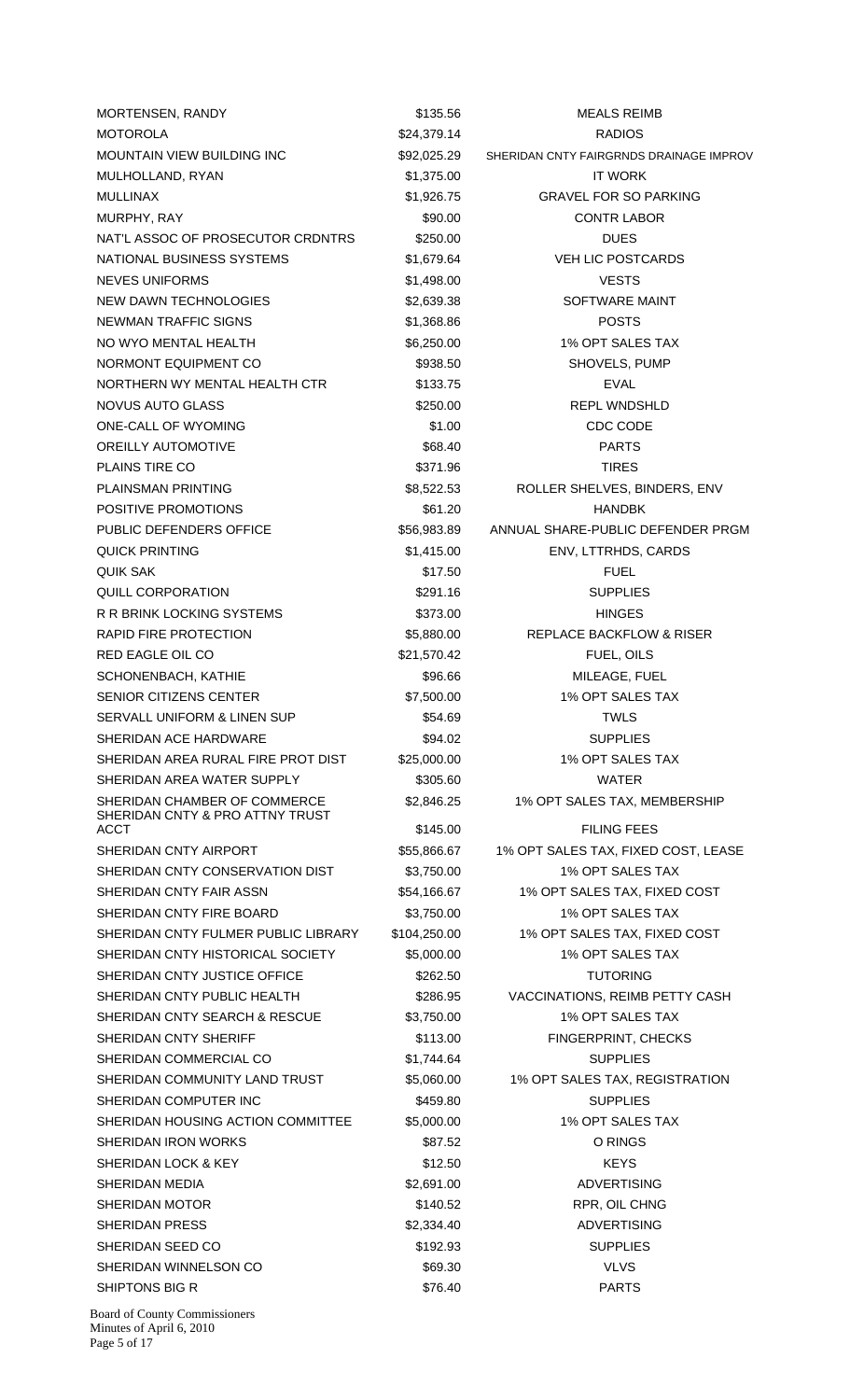SODEXHO INC & AFFILIATES \$159.65 MEALS SOURCE OFFICE PRODUCTS  $$1,580.51$  SUPPLIES STEVES TRUCK SERVICE **\$64.00** S64.00 REPAIR TIRES STRAHAN & ASSOCIATES PC  $$609.67$  HLTH OFFICER, INVOL HOSP, SCREENING STURTZ, JOHN 6 CLOTHING ALLOW \$200.00 CLOTHING ALLOW SUTTON, CHRIS \$200.00 CLOTHING ALLOW SWANSON SERVICES CORP \$5,982.79 COMMISSARY ORDERS SYSCO FOOD SERVICES OF MONTANA  $$475.09$  SUPPLIES TEDS TOWING **\$420.00** \$420.00 TOWING TERRY SUSAN \$7.25 POSTAGE THE BIG HORN MTN RADIO NETWORK \$350.00 ADVERTISING THE COUNTRY BOUNTY **12000 \$256.00 ADVERTISING** THYSSENKRUPP ELEVATOR THE SELEVING SALE AND STATE STATES STATES AND THE SELEVING MAINT TONGUE RIVER STONE INC<br>
\$15,442.99 ROAD BASE TOP OFFICE PRODUCTS INC \$12,224.08 CHAIRS, COPY CHGS, SUP TOWN OF DAYTON **120000 EXALL** \$4,500.00 DAYTON, SHERIDAN CNTY RESCUE AGRMNT TRACY'S CUSTOM FRAMING **\$240.15** \$240.15 FRAMING TSP INC \$12,585.65 US POSTAL SERVICE THE STRIDGE STRIDGE STRIDGE STRIDGE STRIDGE STRIDGE STRIDGE STRIDGE STRIDGE STRIDGE STRIDGE ULTRAMAX AMMUNITION \$1,859.00 AMMO US BANK CORPORATE REAL ESTATE \$750.00 OFFICE RENT US POSTAL SERVICE **A CONSTANT SERVICE** A CONSTANT SERVICE A SERVICE A LOST SERVICE A LOST SERVICE A LOST SERVICE VALLEY MOTOR HONDA **8980.00** \$980.00 ENGINE VALLEY MOTOR LEASING **\$2,451.54** S2,451.54 VERMEER HIGH PLAINS **197.58** S197.58 KNIFE ASSY VISTA WEST ENGINEERING \$14,369.68 W BRUNDAGE LN-AIRPORT, CNTY RDS VOLUNTEERS OF AMERICA  $$20.000.00$   $$1\%$  OPT SALES TAX WACERS \$150.00 DUES WALMART COMMUNITY S269.97 SUPPLIES WAREHOUSE MARKET **1200 CM SECULARY 1999** SUPPLIES WAY OIL COMPANY **1992 12:33 THE SOLVENT SEE ALSO ASSESS** THE SOLVENT WEST PAYMENT CENTER  $$2,128.50$  INFO CHGS WILLIAMSON, WANDA **199.10** 5199.10 MILEAGE WORDEN, WESLEY \$90.00 CONTR LABOR WPCI 80 NOVEMBER 100 NOVEMBER 100 NOVEMBER 100 NOVEMBER 100 NOVEMBER 100 NOVEMBER 100 NOVEMBER 100 NOVEMBER 10 WYATT, AMY \$17.05 MILEAGE  $WY$ DOT  $$4,961.82$  TITLES WYO COUNTY TREASURERS ASSN \$130.00 DUES, REGISTRATION WYO DEPT OF HEALTH \$140.00 REGISTRATION WYO ELECTRIC INC **ELECTRIC INCLUST AND A REPORT OF A S**97.50 RPR RADIO WYO INVESTIGATORS ASSN  $$50.00$  MEMBERSHIP WYO LAW ENFORCEMENT ACADEMY 5528.00 TRAINING WYO MACHINERY COMPANY **\$4,111.81** S4,111.81 REPAIRS, PARTS WYO TECHNOLOGY TRANSFER CENTER \$45.00 WORKSHOP WYO TRUCKING ASSOCIATION  $$60.00$  SEMINAR ZOWADA RECYCLING & STEEL \$343.55 MATERIAL **TOTAL GENERAL COUNTY WARRANTS \$1,036,941.50 AIRPORT WARRANTS** 

CRTHSE 3RD & 4TH FLR REN, PUB HLTH BLDG UPGRDS

| <b>VENDOR</b>                 | <b>AMOUNT</b> | <b>DESCRIPTION</b>    |
|-------------------------------|---------------|-----------------------|
| ADVANCE FENCE INC             | \$25.00       | <b>POLE</b>           |
| ALLTEL                        | \$25.27       | <b>CELL PHONE SVC</b> |
| <b>BIG HORN RESERVOIR CO.</b> | \$447.77      | <b>DUES</b>           |
| BRESNAN COMMUNICATION         | \$278.57      | INTERNET, PHONE SVC   |
| <b>BURGESS DESIGN GROUP</b>   | \$418.70      | AIRPORT PROMOTION     |
| CARQUEST AUTO PARTS           | \$360.48      | <b>PARTS</b>          |
| <b>CED</b>                    | \$388.10      | <b>BULBS</b>          |
|                               |               |                       |

Board of County Commissioners Minutes of April 6, 2010 Page 6 of 17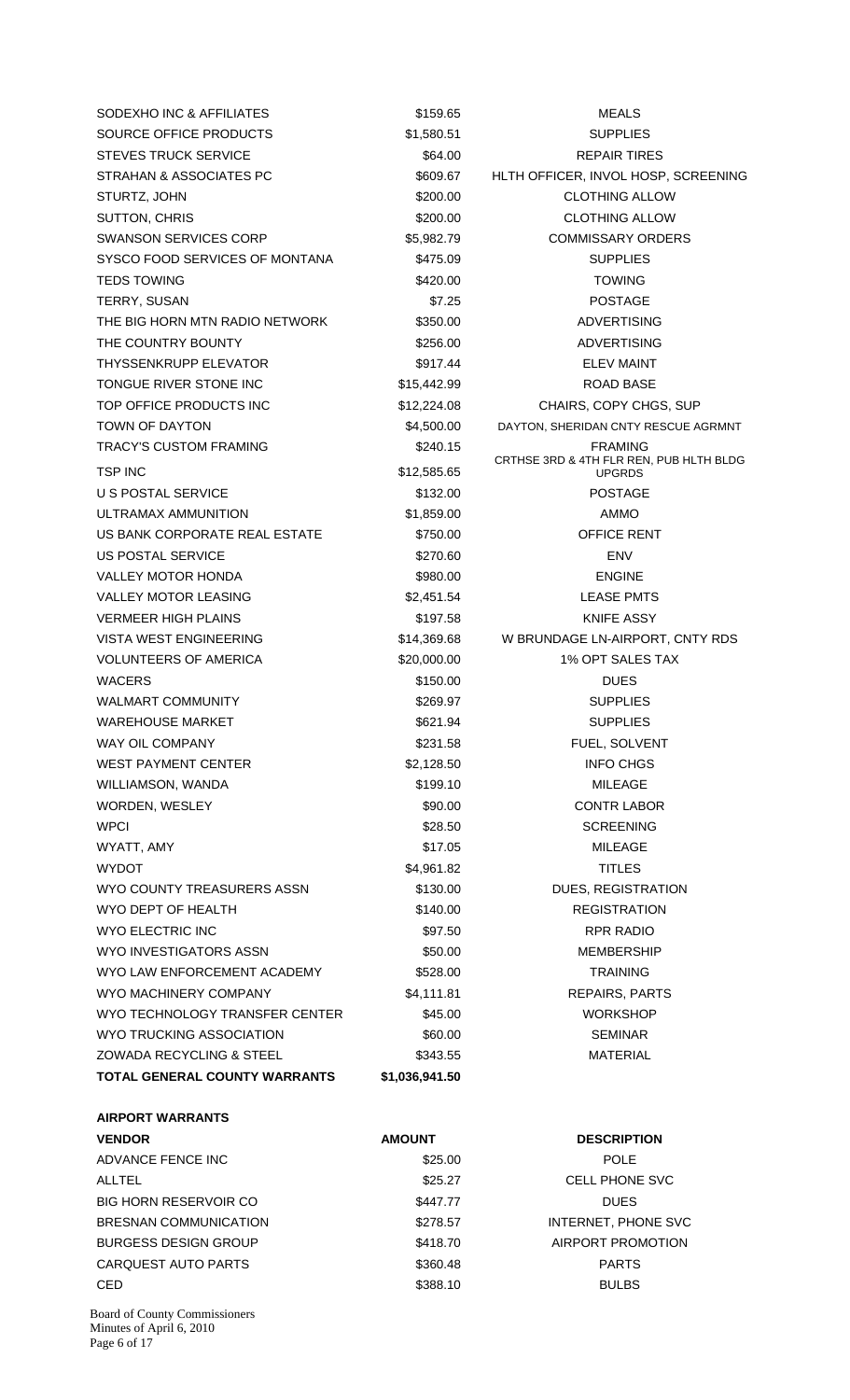| <b>CIRCLE S SANITATION</b>           | \$316.00    | SANITATION                                             |
|--------------------------------------|-------------|--------------------------------------------------------|
| CITY OF SHERIDAN                     | \$710.93    | UTILITIES                                              |
| COLORADO COLONY DITCH                | \$2,847.40  | <b>WATER SHARES ASSESSMENT</b>                         |
| <b>CRAFTCO METALS SERVICES</b>       | \$89.40     | MATERIAL                                               |
| DEPT OF ENVIRONMENTAL QUALITY        | \$100.00    | <b>PERMIT</b>                                          |
| DOUGLAS PORTABLE TOILETS             | \$99.00     | PORTABLE TOILET-PILOTS                                 |
| <b>FREMONT MOTOR</b>                 | \$129.08    | <b>REPAIR</b>                                          |
| <b>FSH COMMUNICATIONS</b>            | \$140.00    | <b>PAYPHONE</b>                                        |
| <b>GRAINGER</b>                      | \$582.36    | CABINETS, SHELVING                                     |
| <b>HOME DEPOT</b>                    | \$146.37    | <b>SUPPLIES</b>                                        |
| <b>INDUSTRIAL TOWEL</b>              | \$25.44     | <b>TOWELS</b>                                          |
| KNECHT HOME CENTER                   | \$36.47     | TOOLS, SLUP                                            |
| MASTERCARD                           | \$424.49    | MEALS, SHIRTS, PUBLICATIONS                            |
| <b>MODERN ELECTRIC</b>               | \$68.00     | ELECTRICAL WORK                                        |
| MONTANA DAKOTA UTILITIES             | \$4,505.70  | UTILITIES                                              |
| <b>NAPA AUTO PARTS</b>               | \$21.16     | <b>PARTS</b>                                           |
| <b>NORTHERN TOOL &amp; EQUIPMENT</b> | \$107.68    | <b>REPAIR</b>                                          |
| NOVUS AUTO GLASS                     | \$375.00    | REPLACE WNDSHLD                                        |
| <b>SCA PETTY CASH</b>                | \$8.29      | <b>POSTAGE</b>                                         |
| SHERIDAN ACE HARDWARE                | \$24.76     | <b>SUPPLIES</b>                                        |
| SHERIDAN COUNTY                      | \$11,701.68 | INSURANCE, COPIER RENTAL                               |
| SHERIDAN PRESS                       | \$302.40    | <b>ADVERTISING</b>                                     |
| <b>SHERIDAN PRINTING</b>             | \$204.35    | <b>RECEIPTS</b>                                        |
| SHERIDAN WINNELSON                   | \$45.62     | <b>PARTS</b>                                           |
| SHIPTONS BIG R                       | \$103.12    | <b>SUPPLIES</b>                                        |
| SMITH, TINA JO                       | \$61.05     | MILEAGE                                                |
| SOURCE OFFICE PRODUCTS               | \$105.54    | MTL BOXES                                              |
| <b>TW ENTERPRISES</b>                | \$145.78    | <b>HEATER BLOCK</b>                                    |
| VISTA WEST                           | \$61,168.12 | TERM UPGRD, RW REHAB, RCN GA RMP & ACCESS<br><b>RD</b> |
| WALMART                              | \$75.96     | <b>SUPPLIES</b>                                        |
| WAY OIL CO                           | \$598.06    | <b>URSA</b>                                            |
| TOTAL AIRPORT WARRANTS               | \$87,213.10 |                                                        |

### LUBE REZONE; R-10-002

 Chairman Maier opened a public hearing at 9:07 a.m. to receive comment on this rezone application. Land Development Coordinator Robin DeBolt reported that Matt and Leslie Lube wish to rezone 9.72 acres from Agriculture to Rural Residential on property addressed as 557 Highway 335, Big Horn, which is situated within the groundwater protection area (GPA). Ms. DeBolt stated the applicants plan to create a two-lot subdivision via a subdivision exemption provision. One lot would be 5 acres, with the other lot at 4.72 acres which includes the dwelling. This property was originally zoned rural residential but was changed in 1991 to agricultural for tax purposes. She said four letters were received in opposition to this proposal, with none in support. Ms. DeBolt said there is a dwelling unit/shop located on the parcel, served by an above-ground septic system.

Ms. DeBolt advised that the judge in the Lube divorce case decreed that this property could be divided between the Lubes under Section 1.4.b.E. of the Division of Land Rules if it could meet zoning requirements. She noted that the property is inconsistent with the Comprehensive Plan, and although exempt from the subdivision process, the parcel would not meet the zoning acreage requirement for a GPA. The Planning and Zoning Commission voted 0-5 on a motion to approve, thereby recommending denial.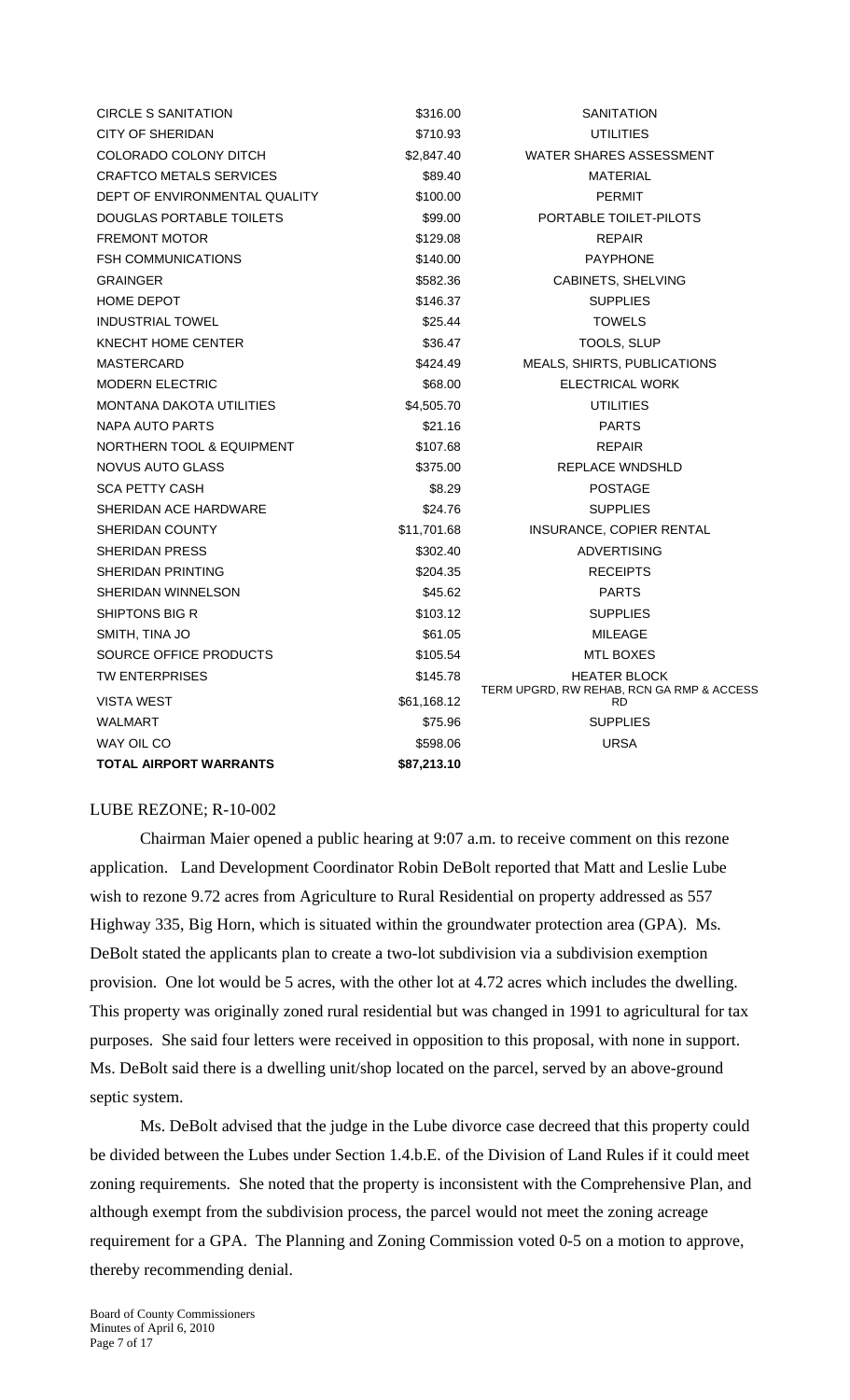Leslie Lube read a prepared statement outlining the circumstances and plans for the property. Two persons rose in support of the Lube request. The hearing was closed at 9:24 a.m.

Board members noted they are taking groundwater protection very seriously but were sympathetic to her situation and discussed possible options for compliance with the rules. Dave Randall, Randall Engineering, said he prepared the concept plan for the Lube request and said he believed Leslie Lube would be agreeable to a deed restriction on the property that would require an enhanced septic system. It was clarified by County Planner Mark Reid that the Board could not place conditions on a rezone. The Board voted to postpone its decision on this matter until May 4 to allow time for the Lubes to submit a proposal for the potential purchase of the five-acre lot to an adjacent property owner with a deed restriction for non-development of the lot. SHANNON CELL TOWER CUP; CU-10-001

 Chairman Maier advised that a letter had been received in the Planning Office from Alltel, the company given access to the land owned by Donelle Shannon Marquiss, asking that consideration of a cell tower be tabled so that the visual impact could be reduced. However, the letter was not signed by the landowner. Ms. DeBolt said the Alltel representative had been advised that the Board may decide to consider the matter anyway since the letter was not signed by the landowner.

Chairman Maier said the request is for a conditional use permit on property addressed at 290 Beatty Gulch Road. Tony Wendtland, of Wendtland and Wendtland, representing Wendi Brown and Joe Kosma, landowners in the adjoining North Rim Ranchettes, objected to postponing this matter, saying he had been corresponding for over a month with Alltel and did not receive the letter to table. He said Alltel has not been attending meetings and not negotiating in good faith. He believed the applicant was in violation of Section 24(C) of the Zoning Rules. On advice of counsel, the Board voted to proceed with consideration of this request.

Chairman Maier opened the public hearing at 9:47 a.m. to receive comment on this proposal to erect a cell tower on the property of Ms. Marquiss. Ms. DeBolt said the proposed tower would be 195' with a 4' lightning rod. The 45' x 48' site would contain the tower, two 1,000 gallon propane tanks, and an 11' x 28' shelter for equipment. She said the fall radius of the tower is outside the Marquiss property. The FAA does not require a tower below 200' to be lighted, however, the Airport Manager has requested the tower be lit to safe-guard low-flying aircraft. Alltel would visit once a month for maintenance. The Planning Office has received three letters in opposition. The Planning and Zoning Commission voted 0-5, thereby recommending denial.

 Mr. Wendtland said the tower would be an industrial use in a rural area which would affect the property values of his clients large acreage homes with covenants. He said the applicant should bear the burden, not the adjoining landowners. Of the five evaluation criteria for a conditional use permit, he said the application does not meet the first four. He referred to his March 23 letter stating the North Rim Ranchettes owners understand the need for cell communications but wanted the tower relocated within the geographic window available to Alltel. He said they would have no opposition if there was a reduction in height. Bill Pugh, Collaborative Engineering, described pictures of the North Rim Ranchettes development, and the perceived negative impact from the proposed tower. Butch Jellis suggested it be moved closer to the proposed transmission lines from

# Gillette.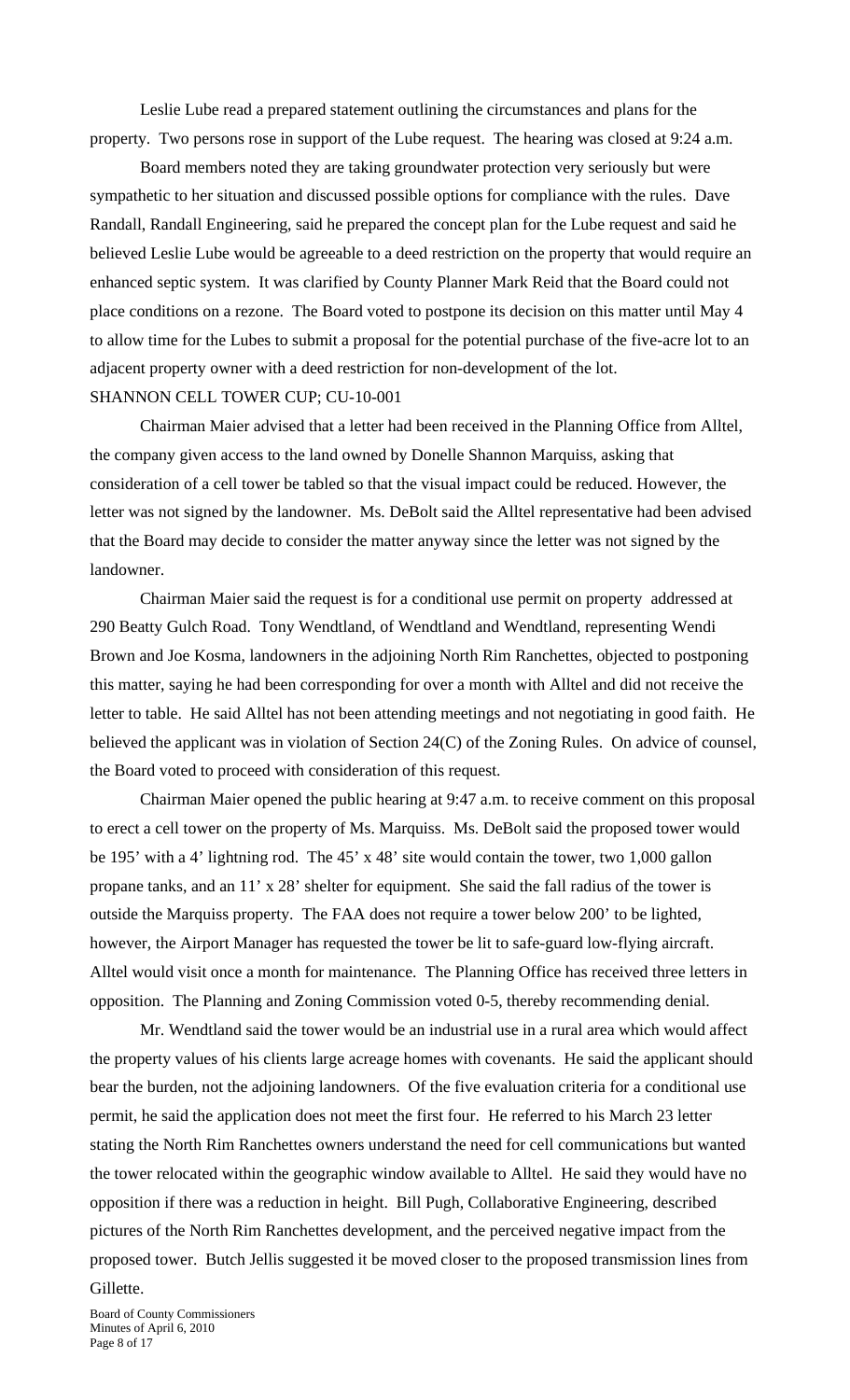A motion to approve the CUP was made with a reading of the suggested conditions. Upon a roll call of the vote, Commissioner Ringley voted no, noting the applicant and Alltel was not present and there seemed to be other locations for placement of the tower. Commissioners Rolston and Nickel concurred. Chairman Maier voted no, saying other locations needed to be investigated. The Board voting nay on the issue, Chairman Maier said the Board would issue Findings of Fact Conclusions of Law in support of its decision.

### SHERIDAN COUNTY LIQUOR DEALERS ASSOC.

 Chairman Maier acknowledged that the Sheridan County Liquor Dealers Association had requested the Board adjust Sunday hours of operation to that allowed by the State Liquor Division. The Board set a public hearing for April 20, 2010 to receive comment on whether Sunday hours of Noon to 10:00 p.m. should be changed to 6:00 a.m. to 2:00 a.m. DUST SUPPRESSION

 County Engineer Ken Muller reported that the annual proposal to supply dust suppression product on County roads received two bids for magnesium chloride and one for calcium chloride. The Board awarded the 2010 bid for delivery and application of magnesium chloride to Desert Mountain Corporation, for a six-month term, in the amount of \$290,464.50. The Board awarded the 2010 bid for delivery and application of calcium chloride to Oxford, Inc., for a six-month term, in the amount of \$347,545. The Chairman was authorized to sign both agreements. AIRPORT ROAD PROJECT

 The Board authorized the chairman to sign Amendment #7 to the Vista West Engineering agreement for reconstruction of West Brundage Lane, totaling \$33,270. The County's portion of this increased work would amount to \$18,631.20. The County would fund (1) additional design work required to build a detention pond by Big Horn Avenue for drainage management from upstream properties, (2) additional storm sewer design work to up-size a section of storm sewer in Big Horn Avenue, and (3) land surveying work required to clean up the boundary between the City of Sheridan and the County.

#### PASS CREEK ROAD

The Board awarded the bid for right-of-way fencing work along the last seven miles of Pass Creek Road to Ranch Hand Fencing, Inc. and authorized the chairman to sign the Agreement for a one-year term, in the amount of \$33,509.20.

## COUNTY-WIDE CODE ENFORCEMENT

 Public Works Director Rod Liesinger reported that for the benefit and safety of the citizens of the County, the Building Standards Rules should be amended to authorize county-wide code enforcement of new construction. He said County property owners outside of the Joint Planning Area and new subdivisions now only require a Zoning Permit and compliance with the State Fire Marshal's Office. The proposal would require the property owner to secure a Guaranteed Inspection State Electrical Wiring Permit from the State Department of Fire Prevention and Electrical Safety, rather than just an Electrical Wiring Permit. A copy of the State permit would be required to be submitted with the application and be a condition for securing a County building permit. Mr. Liesinger said two informational meetings would be held in Clearmont and Dayton prior to the Planning and Zoning Commission considering the amendment on May 5.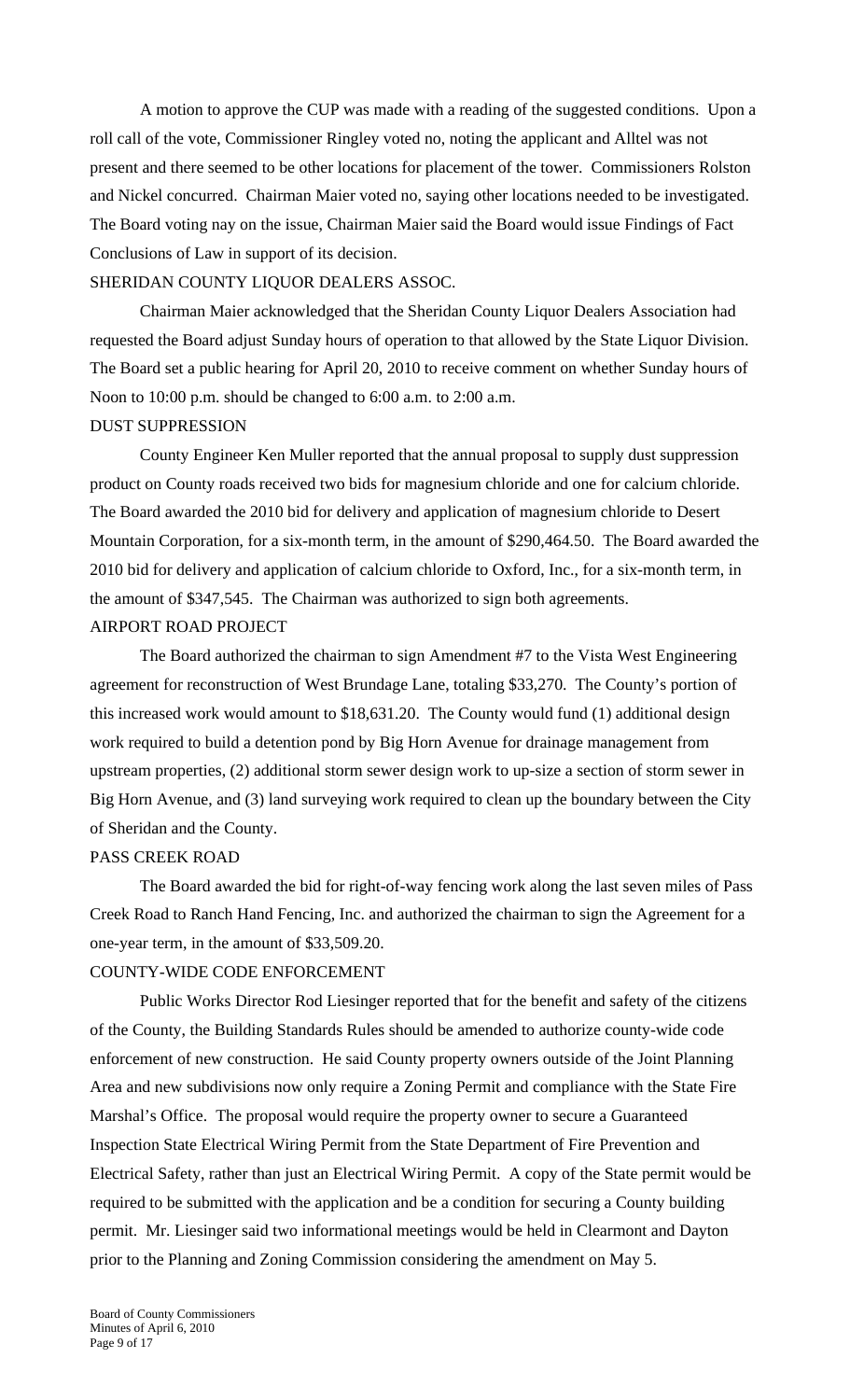Mr. Liesinger said his discussions with the State Electrical Inspector presented two options: Continue with the basic State Wiring Permit or require the guaranteed inspection permit, which has a higher level of care. These guaranteed inspections would be handled by the State Electrical Inspector on the four levels of review: temporary service, final service, rough-in, and final. He said exemptions would remain for agricultural structures.

 Mr. Liesinger said the County's board of appeals has not been called upon since 1995, and this appeal process should be transferred to the Board of County Commissioners.

 The Board approved Resolution 10-04-012, authorizing the Public Works Department to take the necessary steps to bring a recommendation to the Board for consideration to amend the Building Standards Rules.

#### RESOLUTION 10-04-012

## RESOLUTION GIVING PUBLIC NOTICE OF SHERIDAN COUNTY'S INTENT TO AMEND "BUILDING STANDARDS, SHERIDAN COUNTY, WYOMING"

 WHEREAS, Wyo. Stat. §§ 18-5-201 to 18-5-207 and 18-3-504 authorize Sheridan County, in promoting the public health, safety, morals and general welfare of the county, to regulate the use and location, of buildings and structures in unincorporated Sheridan County; and

 WHEREAS, the current Building Standards, Sheridan County, Wyoming ("Building Standards") establishes minimum standards for buildings located in Sheridan County; and

WHEREAS, it is the desire of the Board of County Commissioners to amend the Building Standards; and

 WHEREAS, the Board of County Commissioners desires to consider proposed amendments to the Building Standards; and

 WHEREAS, the purpose of the proposed changes is to amend the Building Standards at Chapter I, Section 3 – Applicability, revising text in #1, defining Agricultural structures; Chapter III, Section 3 – Administration and Appeals, revising the appeal and variance process; Chapter III, Section 5 – Enforcement, changing the fines for violations from \$250.00 to \$750.00; Chapter IV, 2006 International Building Code, revising section E. to state that Section 112 is deleted in its entirety; 2006 International Residential Code, adding section M. to state that to state that Section R112 is deleted in its entirety; 2006 International Mechanical Code, adding section D. to state that Section 109 is deleted in its entirety; 2006 International Fuel Gas Code, adding section E. to state that Section 109 is deleted in its entirety; 2006 International Plumbing Code, adding section C. to state that Section 109 is deleted in its entirety; 2008 National Electrical Code, revising and adding to text in 2.A.; and

WHEREAS, these proposed amendments are set out in Exhibit A, attached hereto.

WHEREAS, the Sheridan County Planning and Zoning Commission, following a public hearing at its regular meeting of May 5, 2010, will provide a recommendation concerning the adoption of these proposed amendments to the Sheridan County Building Standards.

NOW, THEREFORE, BE IT RESOLVED BY THE GOVERNING BODY OF SHERIDAN COUNTY, WYOMING, that notice is hereby given to the public that Sheridan County intends to amend the Building Standards for the noted purposes. Copies of the proposed amendment may be obtained from the Sheridan County Commissioners' Office or County Public Works Department, 224 S. Main Street, Sheridan WY; that all interested persons may submit written comments to the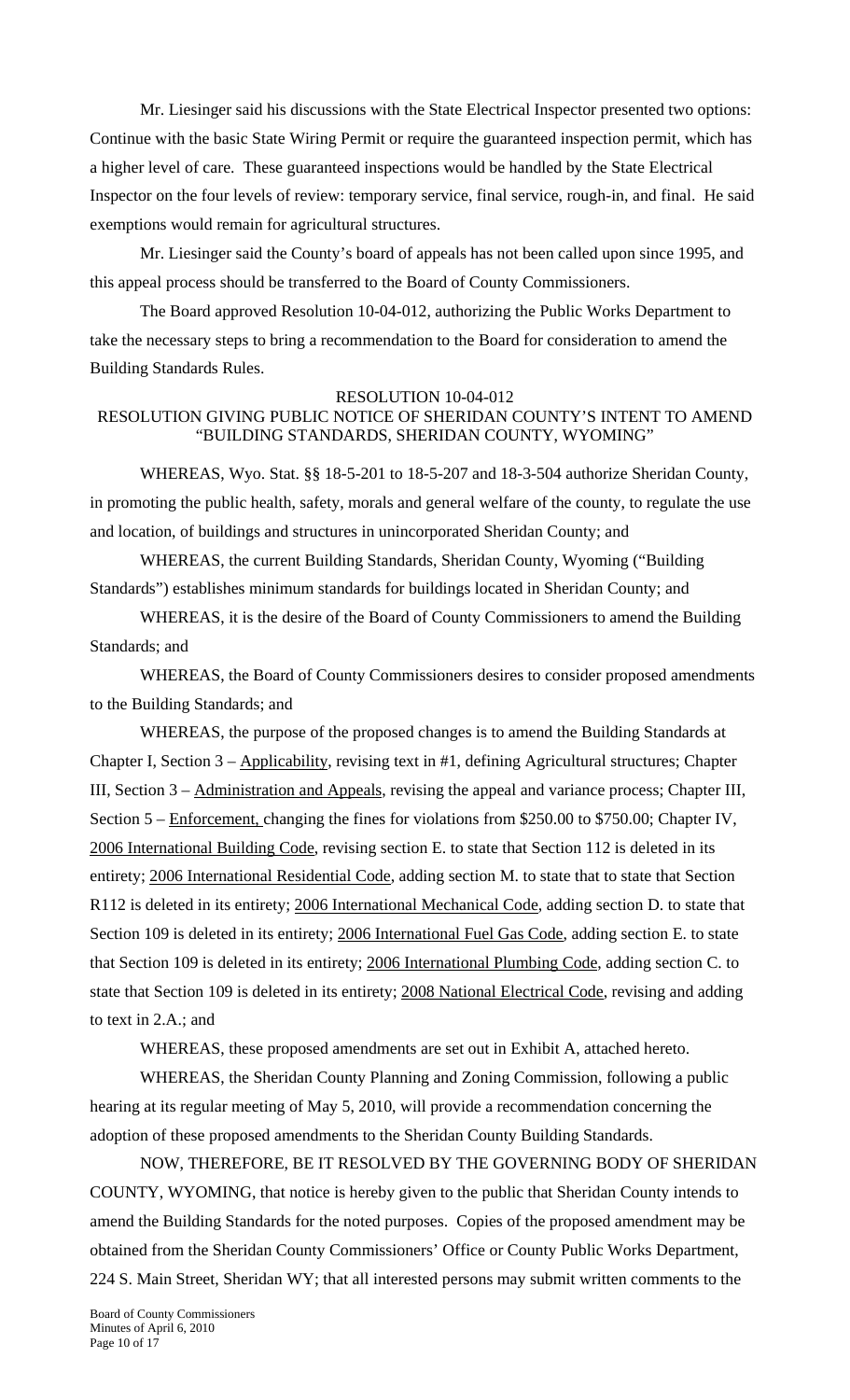Sheridan County Commissioners, 224 S. Main Street, Suite B1, Sheridan WY 82801, no later than 5:00 p.m. on May 10, 2010, that there shall be a public hearing on these proposed amendments on May 18, 2010 at a regular meeting of the Board of County Commissioners commencing at 9:00 a.m. in the Commissioners Board Room, second floor of the County Courthouse, Sheridan WY, on this matter as well as others, and that this notice shall be published twice in The Sheridan Press as soon as practically possible.

IT IS FURTHER RESOLVED that the Public Works Department staff is hereby instructed and authorized to take all necessary administrative actions pursuant to Wyoming State Statutes to facilitate County-wide code enforcement as a part of the Building Standards; and that the Sheridan County Planning and Zoning Commission is hereby requested to consider and provide a recommendation to the Board, regarding the imposition of County-wide code enforcement in the Building Standards Rules.

DATED this 6th day of April, 2010.

BOARD OF COUNTY COMMISSIONERS Sheridan County, Wyoming Attest: /s/Steve Maier, Chairman /s/Eda Thompson, County Clerk (Signature notarized)

EXHIBIT A

Proposed Amendments to Building Standards Resolution

Chapter I – General Provisions

Section 3 - Applicability

This resolution These and subsequent regulations are to apply to all unincorporated portions of Sheridan County. that are within:

1. City of Sheridan's Comprehensive Planning Area of 1983.

1. Those subdivisions that the BOCC imposed building codes permitting and inspections on, outside the original area, before 12-5-06.

2. All new subdivisions approved after 12-5-06, unless exempted by the BOCC.

The following properties and activities are specifically exempted from this the Building Standards Resolution:

1. Farms or ranches of forty (40) acres or more on deeded land. Agricultural structures

as defined by the International Building Code - Current Edition.

Chapter III – Administration and Enforcement

Section 3 – Administration and Appeals

The enforcement of these regulations shall be administered by the Sheridan County Building Official. The Building Official shall interpret codes, prescribe applications and permit forms, establish time frames and direct inspections. The Board of Appeals shall determine the suitability of alternate materials and type of construction and may grant variances and rule upon directives and orders issued by the Building Official. The Board of Appeals may amend, modify or rescind directives issued by the Building Official. The Board of Appeals may investigate the conduct of the Building Official's Office and shall have access to records of the Department. The Board of Appeals may require written or oral information from any officer or employee of the County. Decisions of the Building Official and the Board of Appeals can be appealed to the Board of Sheridan County Commissioners for confirmation, amendment, or reversal. Decisions of the Building Official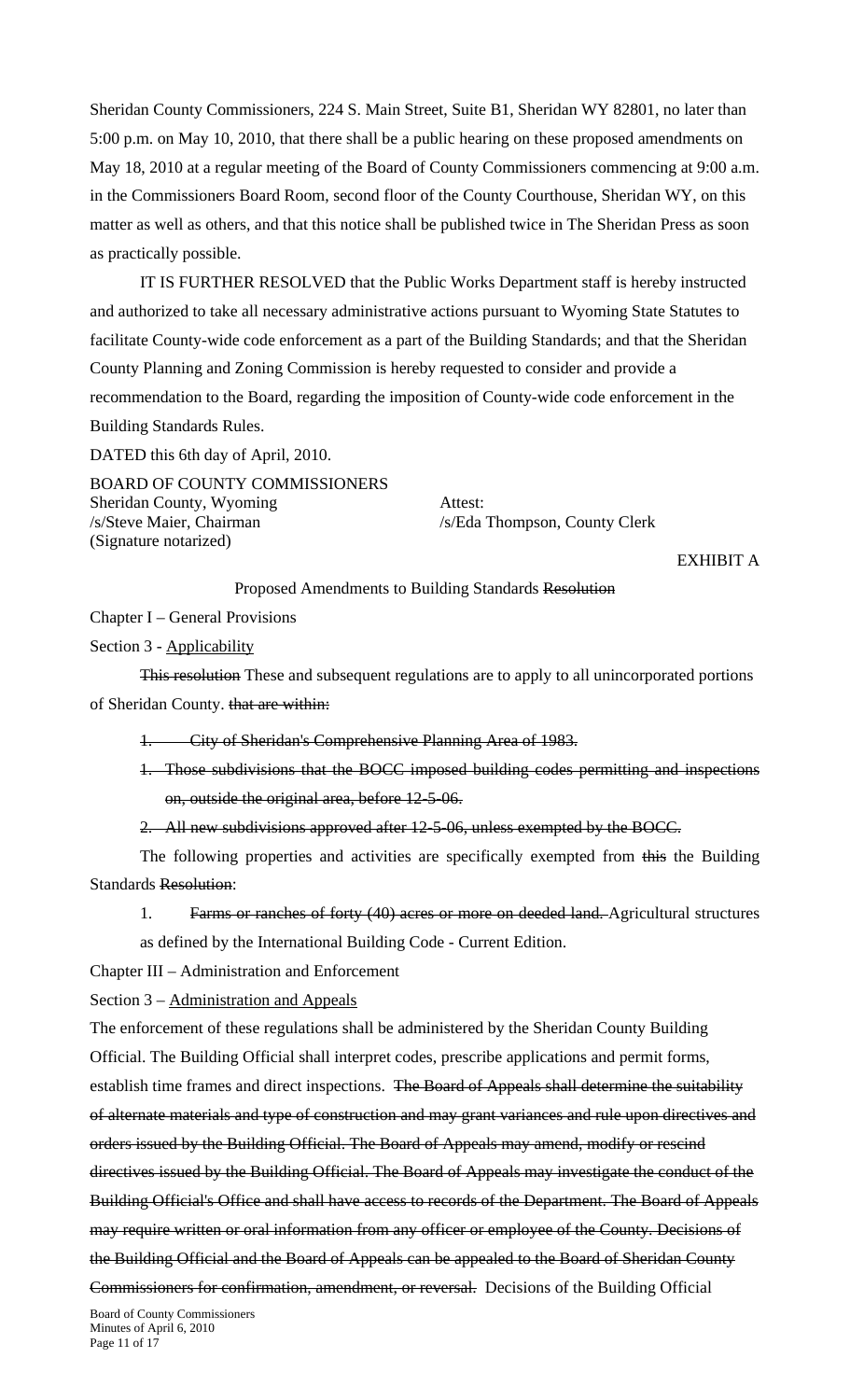concerning the interpretation and administration of these regulations may be appealed pursuant to the Rules of Practice Governing Hearings and Contested Cases Before the Sheridan County Board of County Commissioners for confirmation, amendment, or reversal upon written request delivered to the Office of the Board of County Commissioners within sixty (60) days by any person aggrieved by the decision.

Chapter III – Administration and Enforcement

#### Section 5 - Enforcement

These provisions of this resolution are enforceable for all appropriate legal remedies including, but not limited to, injunction relief or a writ of mandamus. Any person who willfully violates or fails or refuses to comply with any provision of these rules this resolution, including an officer or agent of a corporation or association, who participates in or is an accessory to violation, may be punished by a fine of not more than two hundred fifty dollars (\$250.00) seven hundred fifty dollars (\$750.00)for each offense. Each day that a violation exists shall constitute a separate offense.

### Chapter IV – County Amendments

### 2006 International Building Code

E. Section 112 is amended to read as follows:

Section 112.1 - General: In order to determine the suitability of alternate materials and methods of construction and to provide for reasonable interpretations of this code, the Board of County Commissioners shall appoint five (5) persons, who are qualified by experience and training, to pass upon matters pertaining to building construction, all of who shall reside within the unincorporated areas of the county, to preside as the Board of Appeals for the interpretations of the various uniform codes adopted by the County. The terms of the members appointed to the Board of Appeals shall be of such length and so arranged that the term on one (1) member will expire at the end of one year, two (2) member will expire at the end of two (2) years and two (2) members will expire at the end of three (3) years; and, thereafter, each member shall be appointed for a term of three (3) years. The Board of County Commissioners may remove any member of the appointed board for cause other than politics or religion. If a vacancy occurs in the appointed board, the Board of County Commissioners shall fill the vacancy by appointment for the unexpired term. Section 112 is deleted in its entirety.

#### 2006 International Residential Code

M. Section R112 is deleted in its entirety.

2006 International Mechanical Code

D. Section 109 is deleted in its entirety.

2006 International Fuel Gas Code

E. Section 109 is deleted in its entirety.

2006 International Plumbing Code

C. Section 109 is deleted in its entirety.

## 2008 National Electrical Code

 2.A. No permit shall be required from Sheridan County. Authority of the State of Wyoming Department of Fire Prevention and Electrical Safety shall supersede. Sheridan County shall require the applicant to secure a Guaranteed Inspection electrical permit from the State of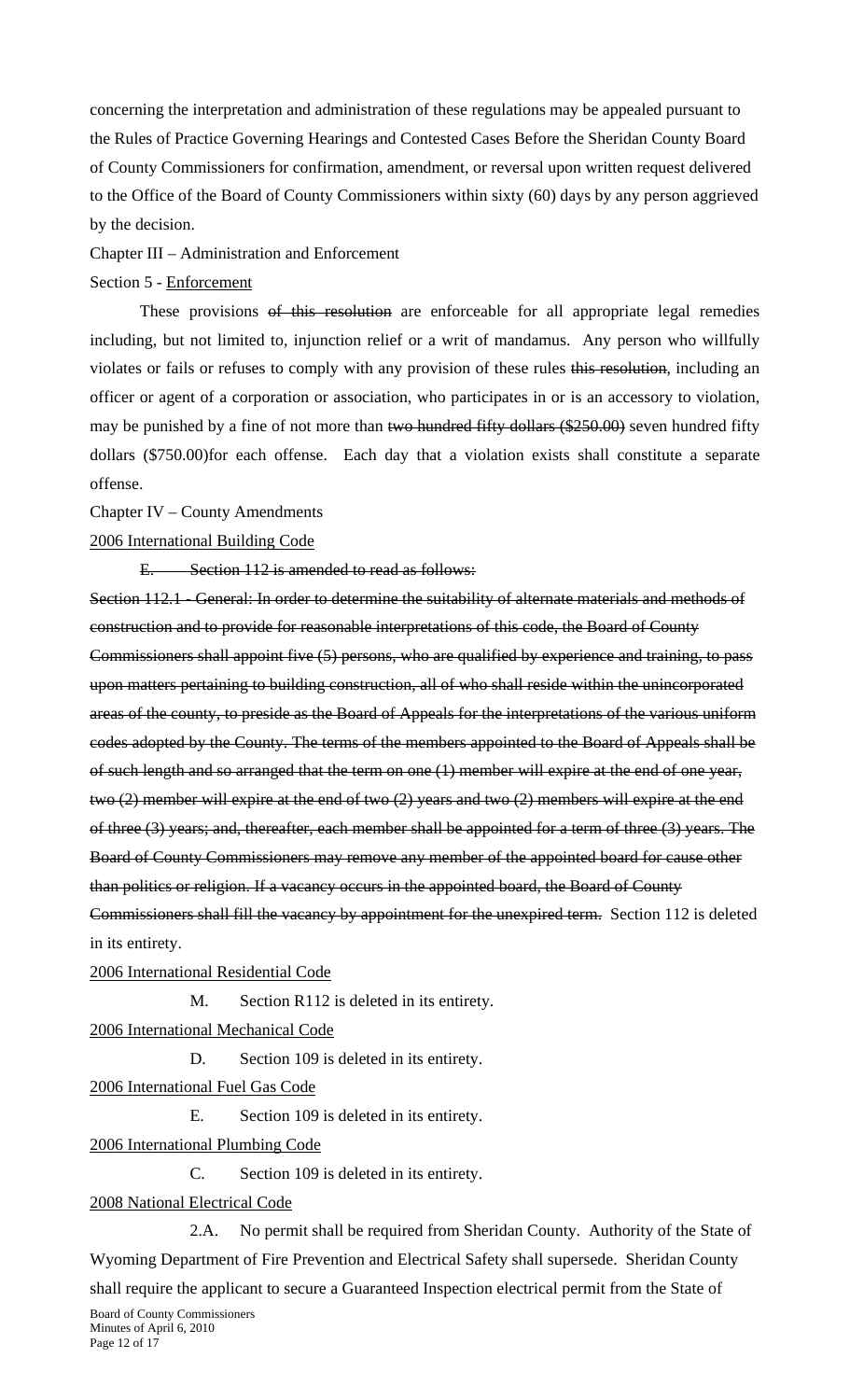Wyoming Department of Fire Prevention and Electrical Safety. A copy of the permit shall be submitted to the Sheridan County Building Official as a condition of securing a building permit. DAYTON EAST ROAD

 The Board approved Resolution 10-04-011, authorizing the submission of a Chapter 3 grant application to the Office of State Lands and Investments for \$100,000 in funding for upgrade of CR 102. The County shall provide its match of \$188,063.56 from Capital Facilities Taxes.

#### RESOLUTION 10-04-011

### A RESOLUTION AUTHORIZING SUBMISSION OF A CHAPTER 3 GRANT APPLICATION TO THE WYOMING OFFICE OF STATE LANDS & INVESTMENTS SEEKING FUNDS TO ASSIST WITH UPGRADES TO COUNTY ROAD 102 WITNESSETH

WHEREAS, the Sheridan County Board of Commissioners desires to proceed with upgrades to County Road 102; and

WHEREAS, said upgrades will address public safety issues; and

WHEREAS, the estimated cost of these upgrades is \$288,063.56.

NOW, THEREFORE, BE IT RESOLVED BY THE GOVERNING BODY OF SHERIDAN

COUNTY, that a Chapter 3 grant application be submitted to the Wyoming Office of State Lands & Investments, in the amount of \$100,000.00, with acknowledgement that the County Commissioners have set aside \$188,063.56 in matching funds. Further, this body designates Mike Mackey as the County's contact person for this project.

DATED this sixth day of April, 2010.

BOARD OF COUNTY COMMISSIONERS

| Sheridan County, Wyoming | Attest:             |
|--------------------------|---------------------|
| /s/Steve Maier, Chairman | Kimberly Hein,      |
| (Signature notarized)    | Deputy County Clerk |

AMBULANCE PURCHASE

 The Board approved Resolution 10-04-009, authorizing the submission of a Chapter 27 grant application to the Office of State Lands and Investments for \$62.957. The County is seeking to purchase a new ambulance to balance the aging County vehicles currently used by Rocky Mountain Ambulance Service, which is under contract with the County. This requires a \$62,958 County match which will be provided from One-Cent Optional Taxes.

RESOLUTION 10-04-009

A RESOLUTION AUTHORIZING SUBMISSION OF A CHAPTER 27 EMERGENCY GRANT APPLICATION TO THE WYOMING OFFICE OF STATE LANDS & INVESTMENTS SEEKING FUNDS TO ASSIST WITH THE PURCHASE OF AN AMBULANCE FOR SHERIDAN COUNTY

### **WITNESSETH**

WHEREAS, the Sheridan County Board of Commissioners furnishes emergency services for the residents of Sheridan County; and

WHEREAS, the ambulance currently owned by Sheridan County is at an age (with escalating

maintenance costs) where its dependability is a growing concern; and

WHEREAS, the Board of Commissioners see the purchase of a new ambulance as the best way to address this public safety issue.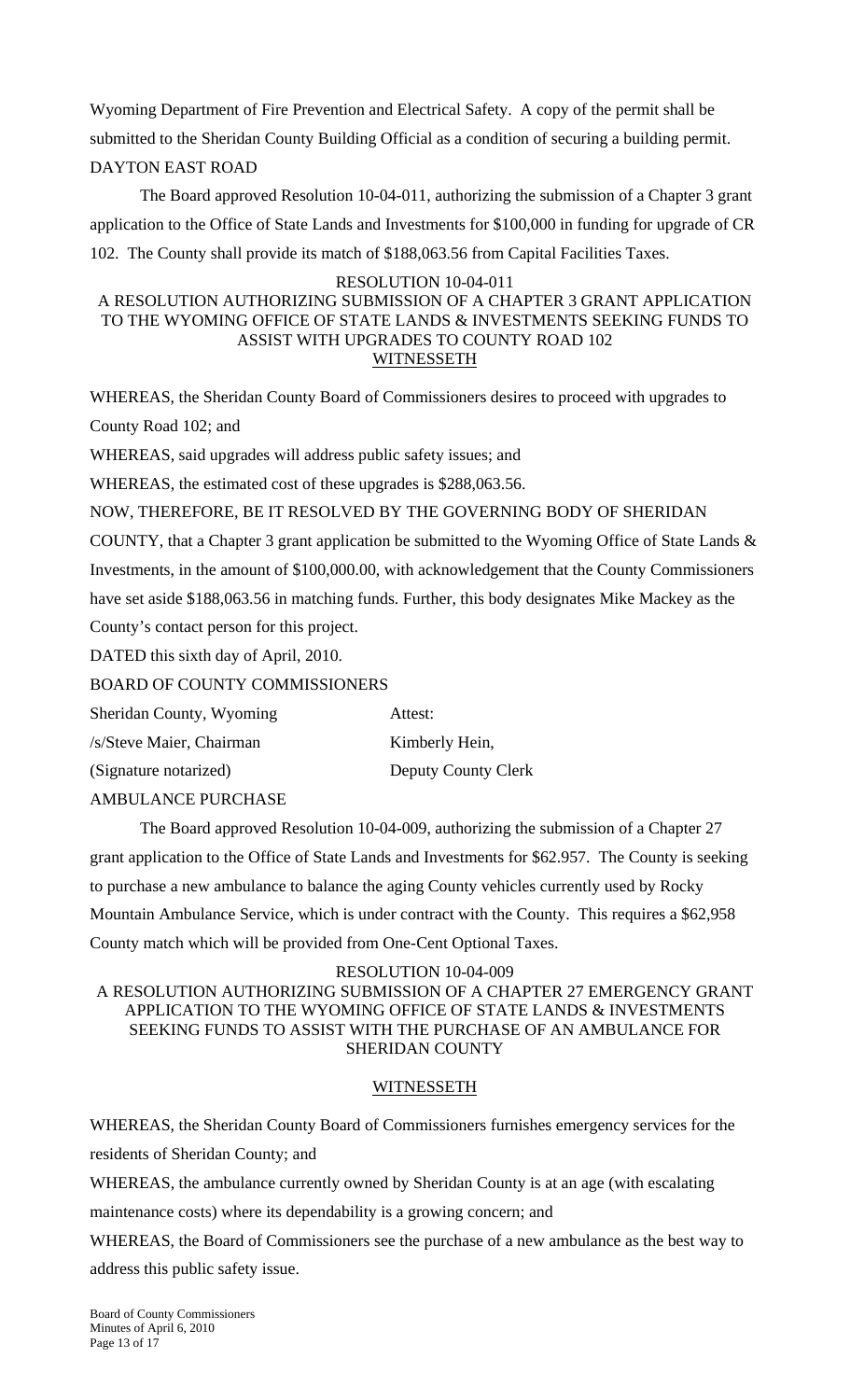NOW, THEREFORE, BE IT RESOLVED BY THE GOVERNING BODY OF SHERIDAN

COUNTY, that a Chapter 27 grant application be submitted to the Wyoming Office of State Lands

& Investments, in the amount of \$62,957.00, with acknowledgement that the County

Commissioners have set aside \$62,958.00 in matching funds. Further, this body designates Mike

Mackey as the County's contact person for this project.

DATED this sixth day of April, 2010.

BOARD OF COUNTY COMMISSIONERS Sheridan County, Wyoming Attest: /s/Steve Maier, Chairman Kimberly Hein, (Signature notarized) Deputy County Clerk

### MCCORMICK ROAD

The Board approved Resolution 10-04-010, authorizing the submission of a Chapter 28

grant application to the Office of State Lands and Investments for \$65,000 in funding for upgrade of

CR 109. This requires a \$90,555.29 County match provided from Capital Facilities Taxes.

#### RESOLUTION 10-04-010

A RESOLUTION AUTHORIZING SUBMISSION OF A CHAPTER 28 GRANT APPLICATION TO THE WYOMING OFFICE OF STATE LANDS & INVESTMENTS SEEKING FUNDS TO ASSIST WITH UPGRADES TO COUNTY ROAD 109

### WITNESSETH

WHEREAS, the Sheridan County Board of Commissioners desires to proceed with upgrades to

County Road 109; and

WHEREAS, said upgrades will address public safety issues; and

WHEREAS, the estimated cost of these upgrades is \$155,555.29.

NOW, THEREFORE, BE IT RESOLVED BY THE GOVERNING BODY OF SHERIDAN

COUNTY, that a Chapter 28 grant application be submitted to the Wyoming Office of State Lands

& Investments, in the amount of \$65,000.00, with acknowledgement that the County

Commissioners have set aside \$90,555.29 in matching funds. Further, this body designates Mike

Mackey as the County's contact person for this project.

DATED this sixth day of April, 2010.

BOARD OF COUNTY COMMISSIONERS Sheridan County, Wyoming Attest: /s/Steve Maier, Chairman Kimberly Hein, (Signature notarized) Deputy County Clerk

### PUBLIC HEALTH BUILDING

 The Board authorized the chairman to sign an Agreement with Y-Environmental for the removal of lead-based paint on the exterior of the Public Health Building, in an amount not to exceed \$24,000, for a term to April 22, 2010. Increased expense will be funded from project budget.

 The Board also awarded the bid for renovation of the Public Health Building to O'Dell Construction, Inc., in an amount not to exceed \$285,800. The chairman was authorized to sign the agreement for this work which is funded from the project budget and from \$125,000 in CDBG grant

funds.

#### WYDOT CMAQ FUNDS

Board of County Commissioners Minutes of April 6, 2010 Page 14 of 17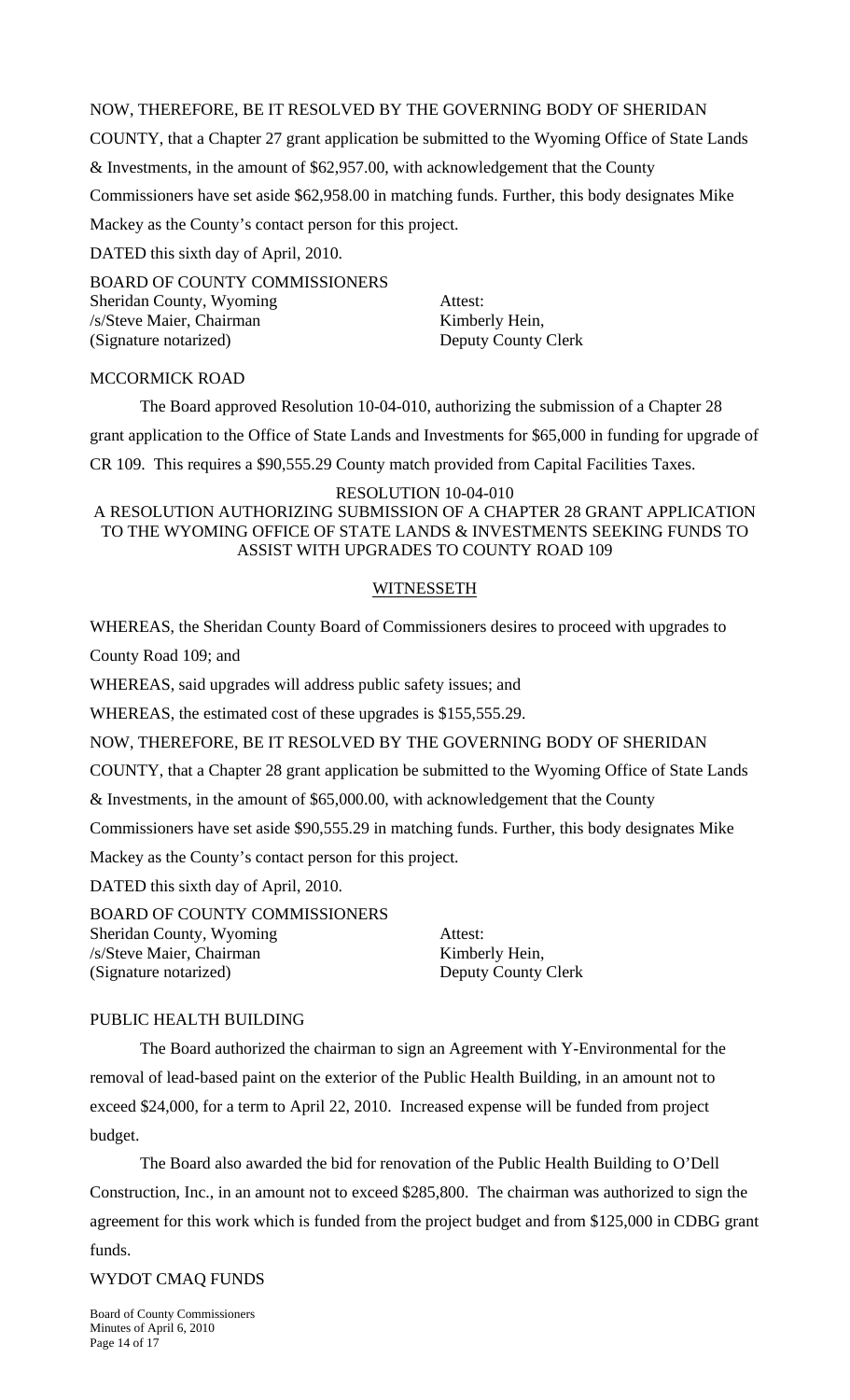The Board authorized the chairman to sign the CMAQ (Congestion Mitigation-Air Quality) Agreement with WYDOT to accept \$300,000 in FY 2010 federal funding. The grant requires a \$75,000 County match provided from capital facilities taxes.

### CLEARMONT FIRE DISTRICT

The Board concurred with the actions of the Clearmont Fire District board to accept three parcels into the district and stated that no election is required for temporary directors. The landowners are Verlin and Karen J. Danner, who own parcels identified as R15690, R15694, R16911.

## PUBLIC DEPOSITORIES

The Board approved Resolution 10-04-008, designating official depositories of public funds, for a term of one year or until amended or rescinded. Approval was contingent upon receipt of certified resolutions from the following banks: Bank of the West, Cowboy State Bank, First Federal Savings Bank, First Interstate Bank, Security State Bank, U.S. Bank and Wells Fargo Bank.

#### RESOLUTION 10-04-008 DEPOSITORIES OF PUBLIC FUNDS SHERIDAN COUNTY

BE IT RESOLVED, that financial institutions located in Sheridan County having properly applied pursuant to W.S. 9-4-818, the Board of County Commissioners designate the following financial institutions as depositories for public funds of Sheridan County (including the Sheridan County Airport, Sheridan County Library System, and the Sheridan County Fair Association):

> Bank of the West, Cowboy State Bank, First Federal Savings Bank, First Interstate Bank Security State Bank, U.S. Bank; and Wells Fargo Bank

- BE IT RESOLVED, that the Sheridan County Treasurer, or his designated Deputy, is hereby authorized and allowed to invest Sheridan County funds pursuant to W.S. 9-4-831, in approved financial institutions and brokerage houses located within Sheridan County and/or with the Wyoming State Treasurer-WYOSTAR and Wyoming Government Investment Fund. All funds invested must be in the name of "Sheridan County."
- BE IT FURTHER RESOLVED, that the State Treasurer and the brokerage houses are not required to apply as depositories to the Board of Sheridan County Commissioners.
- BE IT FURTHER RESOLVED, that within 30 days following the adoption of this resolution, the above listed financial institutions shall provide the County Treasurer with a certified copy of a resolution adopted by its board of directors which is substantially in the form provided in W.S. 9-4-806, and available in format recommended by the Deputy County Attorney.
- BE IT FURTHER RESOLVED, that this Resolution shall remain in full force and effect for a period of one year or until such time as it may be rescinded or amended.

APPROVED AND ADOPTED this sixth day of April, 2010.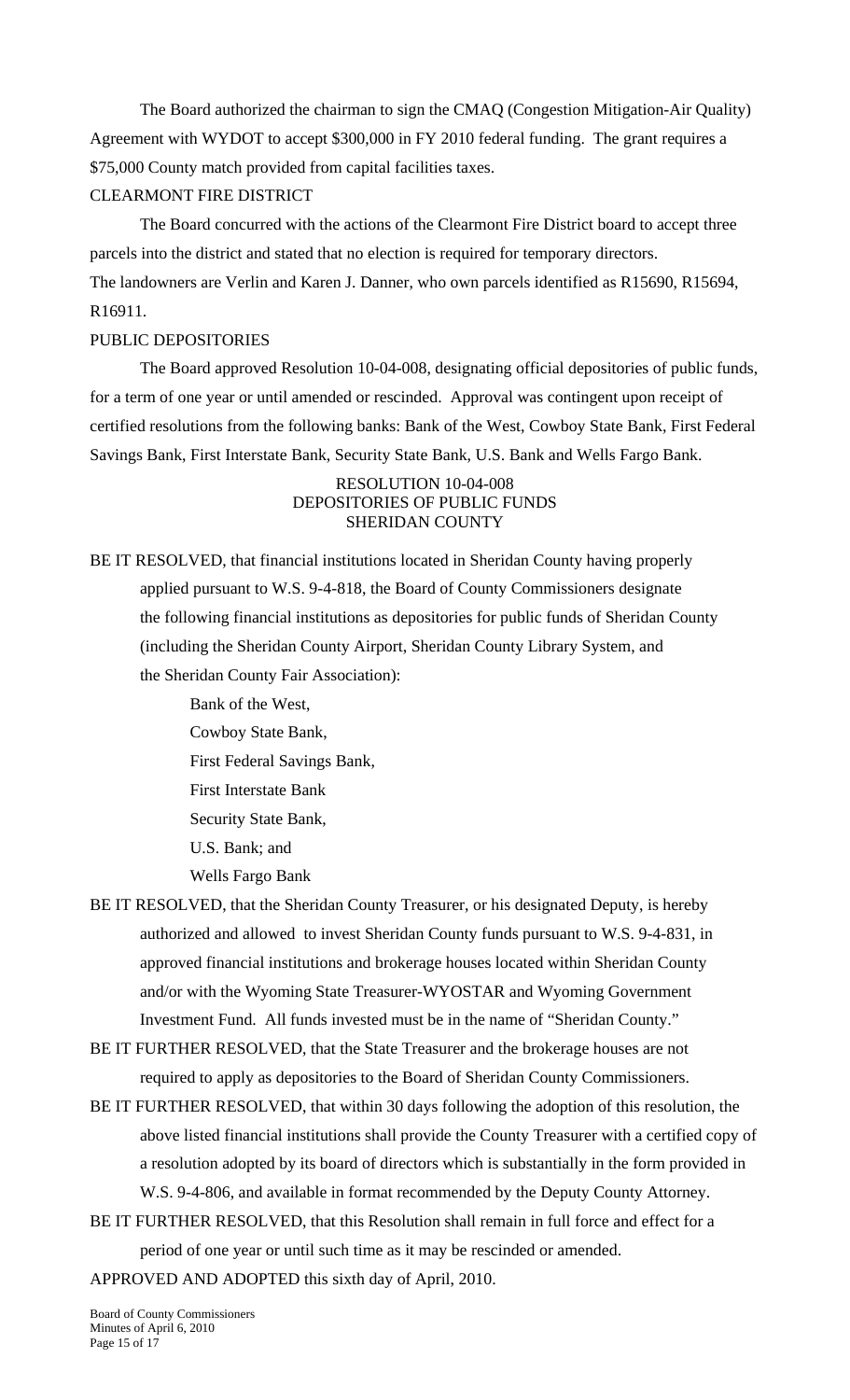## PROPERTY TAX DEFERRAL PROGRAM

 Chairman Maier opened a public hearing at 10:47 a.m. to receive comment on a proposed revision of the Program necessitated by changes made by the Wyoming Legislature. There were no comments from the public. The Board approved Resolution 10-02-013, authorizing the amendment of the Sheridan County Property Tax Deferral Program.

## RESOLUTION 10-02-013 PROPERTY TAX DEFERRAL PROGRAM

- WHEREAS, the Board of County Commissioners, observing a need to amend its regulations governing property tax deferrals, adopted pursuant to W.S. 16-3-103(a)(i) and the authority provided under W.S. 39-13-107 et seq., expressed its intent on February 2, 2010 to amend the regulations, cited as the Property Tax Deferral Program, Sheridan County, Wyoming, adopted August 15, 1995, becoming effective January 1, 1997, and last amended on July 15, 2008; and
- WHEREAS, the purpose of the proposed changes is to amend the Property Tax Deferral Program rules to reflect a change in the definition of "limited income" from 150% to 250% of the federal poverty level for a household of four as may be adjusted; a change from "principal residence" to "primary residence" throughout the document; a change from "handicapped" to "disability"; and "removed the word "or" from paragraphs (a) and (b), Section 4 on qualifications.
- WHEREAS, the proposed amendment to the rules was made available to the public by paper copy; and
- WHEREAS, the Board give proper notice according to the Wyoming Administrative Procedures Act, to receive public comment on the proposed amendment at a public hearing on April 6, 2010.

NOW, THEREFORE, BE IT RESOLVED that the Board of County Commissioners approves the incorporation of the specified language into the Sheridan County Property Tax Deferral Program for the noted purposes.

BE IT FURTHER RESOLVED that the Board of County Commissioners hereby adopts the Sheridan County Property Tax Deferral Program as amended, which shall be effective upon filing with the County Clerk.

DONE this sixth day of April, 2010.

BOARD OF COUNTY COMMISSIONERS Sheridan County, Wyoming Attest: /s/Steve Maier, Chairman /s/Kim Hein, Deputy County Clerk (Signature notarized)

### JUVENILE JUSTICE

Administrator Neal Madson advised that minor updating of the Joint Powers Board

Agreement was needed to remove wording in reference to the Drug Court Management Committee,